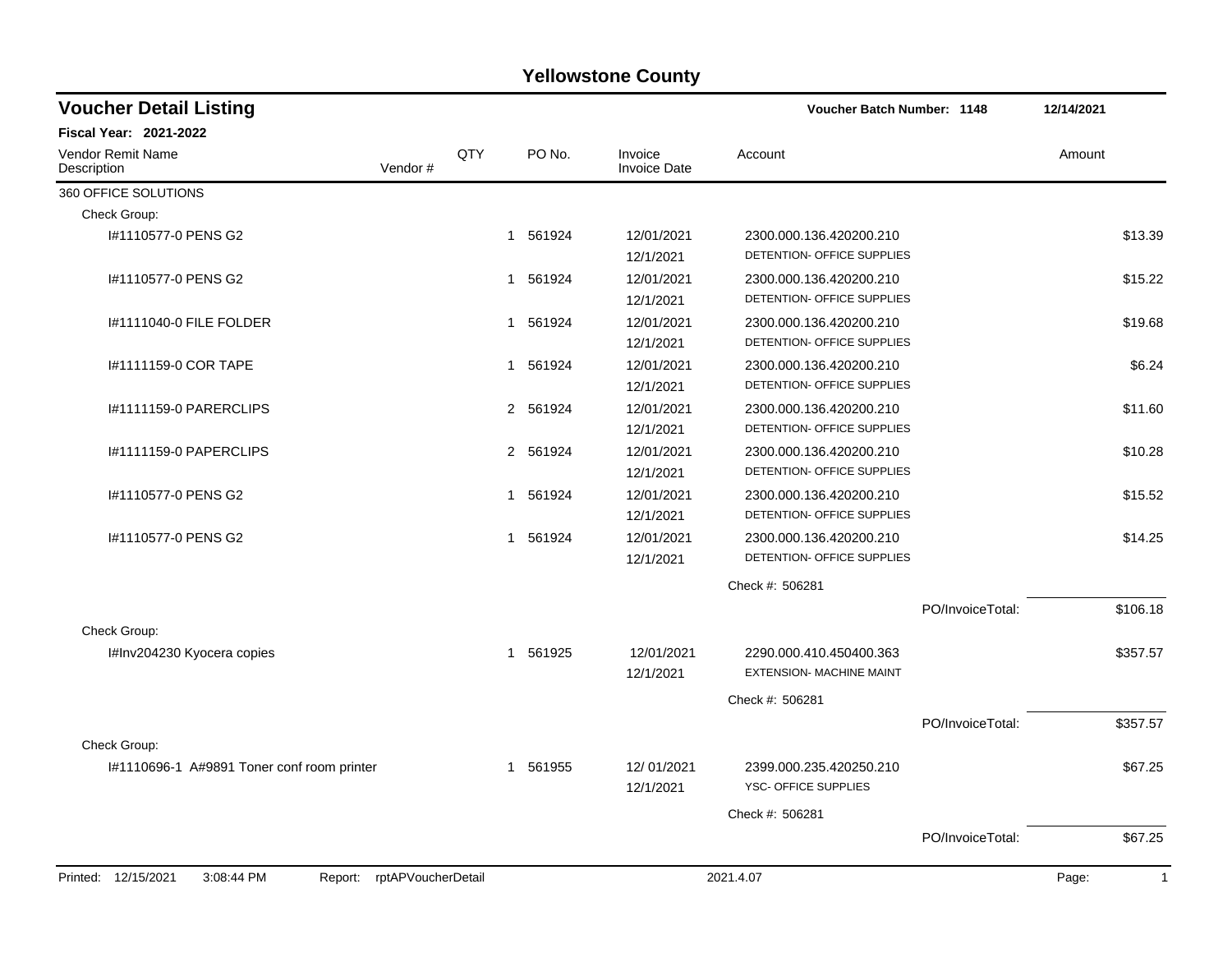| <b>Voucher Detail Listing</b>                |                    |     |              |        |                                | Voucher Batch Number: 1148                              |                  | 12/14/2021              |
|----------------------------------------------|--------------------|-----|--------------|--------|--------------------------------|---------------------------------------------------------|------------------|-------------------------|
| <b>Fiscal Year: 2021-2022</b>                |                    |     |              |        |                                |                                                         |                  |                         |
| Vendor Remit Name<br>Description             | Vendor#            | QTY |              | PO No. | Invoice<br><b>Invoice Date</b> | Account                                                 |                  | Amount                  |
| Check Group:                                 |                    |     |              |        |                                |                                                         |                  |                         |
| I#1110226-0/ A#11898 Display board           |                    |     | 1            | 561956 | 12/01 /2021<br>12/1/2021       | 2140.000.403.431100.210<br>WEED- OFFICE SUPPLIES        |                  | \$30.80                 |
| I#1112449-0/ A#11898 Sm/Jumbo Clips          |                    |     | 1            | 561956 | 12/01/2021<br>12/1/2021        | 2140.000.403.431100.210<br>WEED- OFFICE SUPPLIES        |                  | \$86.87                 |
|                                              |                    |     |              |        |                                | Check #: 506281                                         |                  |                         |
|                                              |                    |     |              |        |                                |                                                         | PO/InvoiceTotal: | \$117.67                |
| Check Group:                                 |                    |     |              |        |                                |                                                         |                  |                         |
| I#1110744-0 USB3.0 Drive, 3PK                |                    |     | 2 561957     |        | 12/01/2021<br>12/1/2021        | 1000.000.102.410940.210<br>CLERK & REC- OFFICE SUPPLIES |                  | \$58.48                 |
| I#1111904-0 HEW Toner Cartridge              |                    |     | 1            | 561957 | 12/01/2021<br>12/1/2021        | 1000.000.102.410940.210<br>CLERK & REC- OFFICE SUPPLIES |                  | \$160.05                |
| I#1105619-0 SAN 5 Color Liquid Highlighters  |                    |     | $\mathbf 1$  | 561957 | 12/01 /2021<br>12/1/2021       | 1000.000.102.410940.210<br>CLERK & REC- OFFICE SUPPLIES |                  | \$8.23                  |
|                                              |                    |     |              |        |                                | Check #: 506281                                         |                  |                         |
|                                              |                    |     |              |        |                                |                                                         | PO/InvoiceTotal: | \$226.76                |
| Check Group:                                 |                    |     |              |        |                                |                                                         |                  |                         |
| I# 1111035-0, Planner/Calendar - Eric        |                    |     | $\mathbf{1}$ | 561962 | 12/01/2021<br>12/1/2021        | 1000.000.115.410580.220<br>IT-OPERATING SUPPLIES        |                  | \$31.26                 |
|                                              |                    |     |              |        |                                | Check #: 506281                                         |                  |                         |
|                                              |                    |     |              |        |                                |                                                         | PO/InvoiceTotal: | \$31.26                 |
| Check Group: 12/02/2021                      |                    |     |              |        |                                |                                                         |                  |                         |
| I#1112463-0 Legal Manilla Folders, 1/3 cut   |                    |     | 1            | 561967 | 12/02/2021<br>12/2/2021        | 1000.000.113.410540.210<br>TREASURER- OFFICE SUPPLIES   |                  | \$36.23                 |
|                                              |                    |     |              |        |                                | Check #: 506282                                         |                  |                         |
|                                              |                    |     |              |        |                                |                                                         | PO/InvoiceTotal: | \$36.23                 |
| Check Group:                                 |                    |     |              |        |                                |                                                         |                  |                         |
| I#1109344-0 Ofc Supplies 11/16/21            |                    |     | $\mathbf{1}$ | 561968 | 12/2/2021<br>12/2/2021         | 2301.000.122.411100.210<br>ATTORNEY- OFFICE SUPPLIES    |                  | \$105.99                |
| Printed: 12/15/2021<br>3:08:44 PM<br>Report: | rptAPVoucherDetail |     |              |        |                                | 2021.4.07                                               |                  | $\overline{2}$<br>Page: |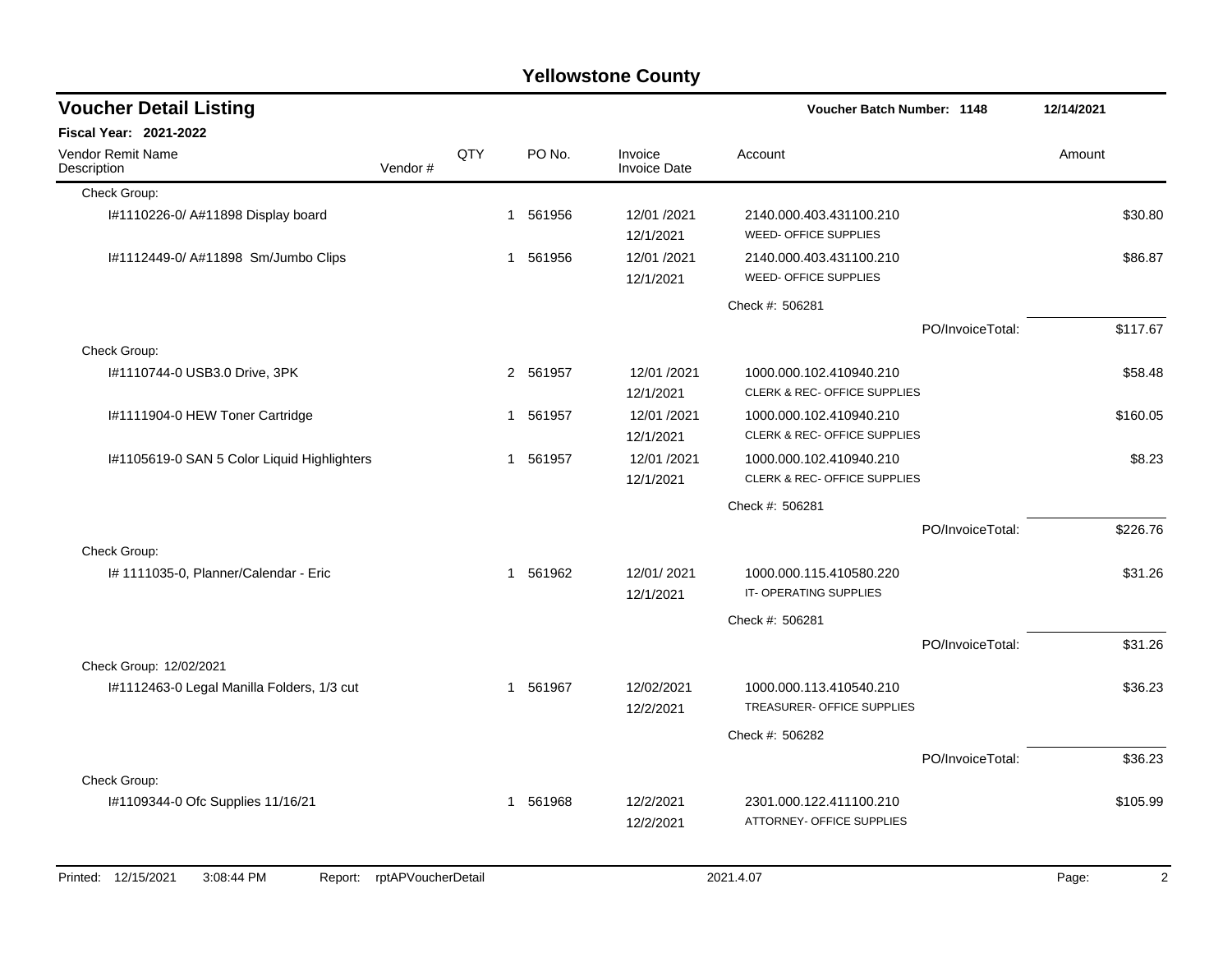|                                                                | <b>Yellowstone County</b>  |     |   |          |                                |                                   |                  |            |  |  |  |  |
|----------------------------------------------------------------|----------------------------|-----|---|----------|--------------------------------|-----------------------------------|------------------|------------|--|--|--|--|
| <b>Voucher Detail Listing</b>                                  |                            |     |   |          |                                | <b>Voucher Batch Number: 1148</b> |                  | 12/14/2021 |  |  |  |  |
| <b>Fiscal Year: 2021-2022</b>                                  |                            |     |   |          |                                |                                   |                  |            |  |  |  |  |
| Vendor Remit Name<br>Description                               | Vendor#                    | QTY |   | PO No.   | Invoice<br><b>Invoice Date</b> | Account                           |                  | Amount     |  |  |  |  |
| I#1109344-1 MARKERS 11/17/21                                   |                            |     | 1 | 561968   | 12/2/2021                      | 2301.000.122.411100.210           |                  | \$8.50     |  |  |  |  |
|                                                                |                            |     |   |          | 12/2/2021                      | ATTORNEY- OFFICE SUPPLIES         |                  |            |  |  |  |  |
| I#1109474-0 655A Toner 11/18/21                                |                            |     | 1 | 561968   | 12/2/2021                      | 2301.000.122.411100.210           |                  | \$274.00   |  |  |  |  |
|                                                                |                            |     |   |          | 12/2/2021                      | ATTORNEY- OFFICE SUPPLIES         |                  |            |  |  |  |  |
| I#1112572-0 PAPER 11/30/21                                     |                            |     | 1 | 561968   | 12/2/2021                      | 2301.000.122.411100.210           |                  | \$35.46    |  |  |  |  |
|                                                                |                            |     |   |          | 12/2/2021                      | ATTORNEY- OFFICE SUPPLIES         |                  |            |  |  |  |  |
| I#IN204069 Kyocera Copier Maint 10/25/21 to 11/24/21           |                            |     | 1 | 561968   | 12/2/2021                      | 2301.000.122.411100.362           |                  | \$79.33    |  |  |  |  |
|                                                                |                            |     |   |          | 12/2/2021                      | ATTORNEY- MAINT & REPAIRS         |                  |            |  |  |  |  |
|                                                                |                            |     |   |          |                                | Check #: 506281                   |                  |            |  |  |  |  |
|                                                                |                            |     |   |          |                                |                                   | PO/InvoiceTotal: | \$503.28   |  |  |  |  |
| Check Group:                                                   |                            |     |   |          |                                |                                   |                  |            |  |  |  |  |
| I#1112824-0; A#11964 ERASERS, APPT BOOK 11/30/21               |                            |     | 1 | 562000   | 12/03/2021                     | 1000.000.124.420600.210           |                  | \$56.19    |  |  |  |  |
|                                                                |                            |     |   |          | 12/3/2021                      | <b>DES- OFFICE SUPPLIES</b>       |                  |            |  |  |  |  |
|                                                                |                            |     |   |          |                                | Check #: 506281                   |                  |            |  |  |  |  |
|                                                                |                            |     |   |          |                                |                                   | PO/InvoiceTotal: | \$56.19    |  |  |  |  |
| Check Group:                                                   |                            |     |   |          |                                |                                   |                  |            |  |  |  |  |
| I#IN204075 Maint 10/25 - 11/24/21                              |                            |     | 1 | 562001   | 12/3/2021                      | 1000.000.100.410100.362           |                  | \$77.68    |  |  |  |  |
|                                                                |                            |     |   |          | 12/3/2021                      | <b>BOCC- MAINT &amp; REPAIRS</b>  |                  |            |  |  |  |  |
|                                                                |                            |     |   |          |                                | Check #: 506281                   |                  |            |  |  |  |  |
|                                                                |                            |     |   |          |                                |                                   | PO/InvoiceTotal: | \$77.68    |  |  |  |  |
|                                                                |                            |     |   |          |                                |                                   | Vendor Total:    | \$1,580.07 |  |  |  |  |
| <b>ACE ELECTRIC</b>                                            | 001070                     |     |   |          |                                |                                   |                  |            |  |  |  |  |
| Check Group:                                                   |                            |     |   |          |                                |                                   |                  |            |  |  |  |  |
| INV# 6113 11/23/21 REPAIR HIGH VOLTAGE<br><b>SECTIONALIZER</b> |                            |     |   | 1 561975 | 12/02/2021                     | 5811.000.552.460442.369           |                  | \$4,875.09 |  |  |  |  |
|                                                                |                            |     |   |          | 12/2/2021                      | FACILITIES- BUILDING REPAIRS      |                  |            |  |  |  |  |
|                                                                |                            |     |   |          |                                | Check #: 506283                   |                  |            |  |  |  |  |
|                                                                |                            |     |   |          |                                |                                   | PO/InvoiceTotal: | \$4,875.09 |  |  |  |  |
|                                                                |                            |     |   |          |                                |                                   | Vendor Total:    | \$4,875.09 |  |  |  |  |
| ADVANCED PAYROLL SOLUTIONS                                     |                            |     |   |          |                                |                                   |                  |            |  |  |  |  |
|                                                                |                            |     |   |          |                                |                                   |                  |            |  |  |  |  |
| Printed: 12/15/2021<br>3:08:44 PM                              | Report: rptAPVoucherDetail |     |   |          |                                | 2021.4.07                         |                  | Page:<br>3 |  |  |  |  |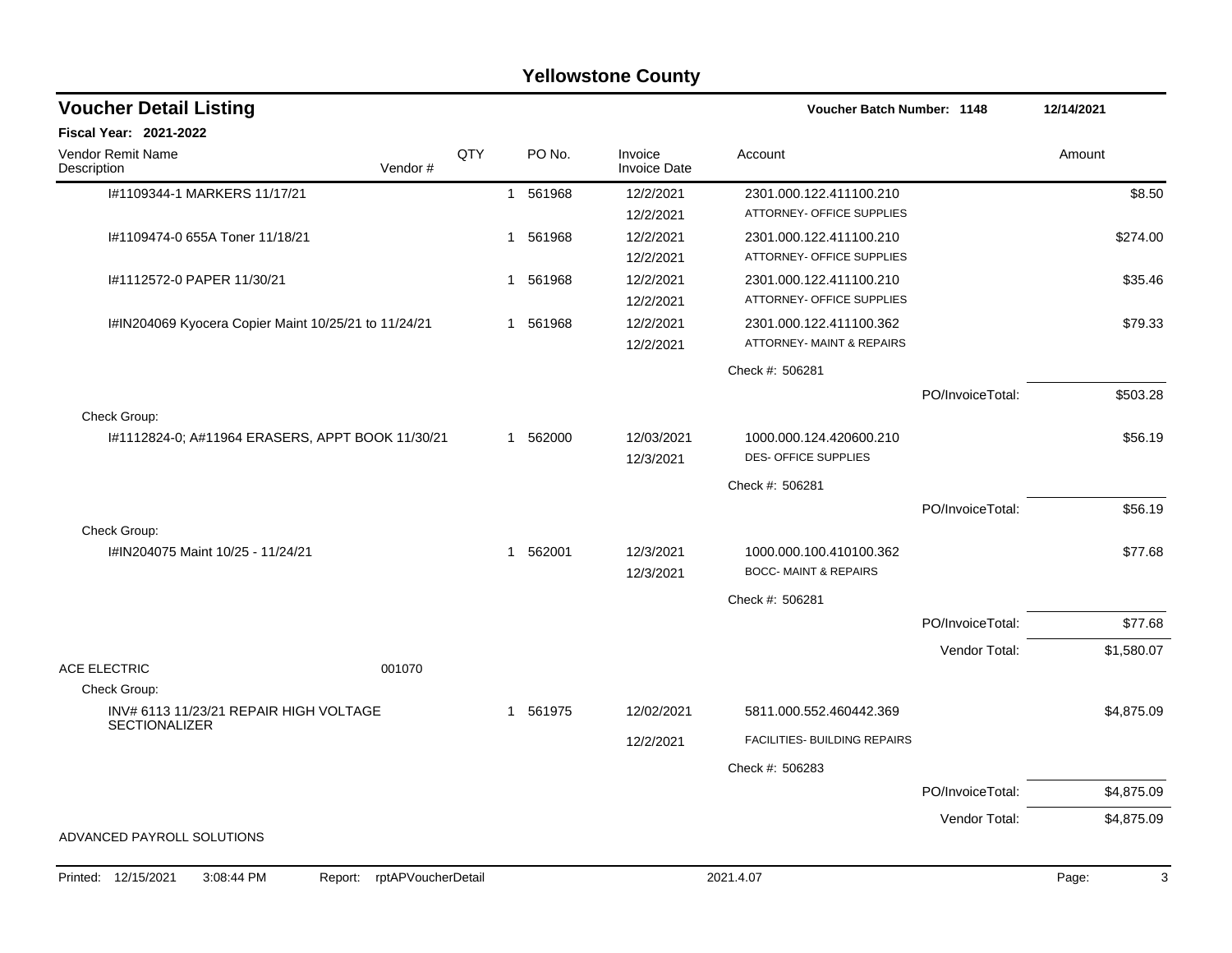| <b>Voucher Detail Listing</b>                       |                    |     |              |                                | <b>Voucher Batch Number: 1148</b>                                | 12/14/2021 |
|-----------------------------------------------------|--------------------|-----|--------------|--------------------------------|------------------------------------------------------------------|------------|
| <b>Fiscal Year: 2021-2022</b>                       |                    |     |              |                                |                                                                  |            |
| <b>Vendor Remit Name</b><br>Description             | Vendor#            | QTY | PO No.       | Invoice<br><b>Invoice Date</b> | Account                                                          | Amount     |
| Check Group:                                        |                    |     |              |                                |                                                                  |            |
| I#299 PR SVC L.S. 11/1-15/2021                      |                    |     | 250 561930   | 12/01/2021<br>12/1/2021        | 7302.000.726.430900.397<br>HUNTLEY PROJ CEM- FIXED CONTRACT SVCS | \$337.50   |
| 1#299 PR SVC M.H. 11/1-15/2021                      |                    | 500 | 561930       | 12/01/2021<br>12/1/2021        | 7302.000.726.430900.397<br>HUNTLEY PROJ CEM- FIXED CONTRACT SVCS | \$675.00   |
| I#299 PR SVC R.P. 11/1-15/2021                      |                    |     | 737.5 561930 | 12/01/2021<br>12/1/2021        | 7302.000.726.430900.397<br>HUNTLEY PROJ CEM- FIXED CONTRACT SVCS | \$995.63   |
| I#326 PR SVC L.S. 11/16-30/2021                     |                    | 250 | 561930       | 12/01/2021<br>12/1/2021        | 7302.000.726.430900.397<br>HUNTLEY PROJ CEM- FIXED CONTRACT SVCS | \$337.50   |
| 1#326 PR SVC M.H. 11/16-30/2021                     |                    | 500 | 561930       | 12/01/2021<br>12/1/2021        | 7302.000.726.430900.397<br>HUNTLEY PROJ CEM- FIXED CONTRACT SVCS | \$675.00   |
| 1#326 PR SVC R.P. 11/16-30/2021                     |                    |     | 737.5 561930 | 12/01/2021<br>12/1/2021        | 7302.000.726.430900.397<br>HUNTLEY PROJ CEM- FIXED CONTRACT SVCS | \$995.63   |
|                                                     |                    |     |              |                                | Check #: 506284                                                  |            |
|                                                     |                    |     |              |                                | PO/InvoiceTotal:                                                 | \$4,016.26 |
| Check Group:                                        |                    |     |              |                                |                                                                  |            |
| I#298 PR SVC K.W. 11/1-15/2021                      |                    |     | 1 561959     | 12/01 /2021<br>12/1/2021       | 7301.000.725.430900.398<br>CUSTER CEM-VAR CONTRACT SVC           | \$239.75   |
| 1#298 PR SVC M.P. 11/1-15/2021                      |                    |     | 1 561959     | 12/01 /2021<br>12/1/2021       | 7301.000.725.430900.398<br>CUSTER CEM-VAR CONTRACT SVC           | \$171.25   |
|                                                     |                    |     |              |                                | Check #: 506284                                                  |            |
|                                                     |                    |     |              |                                | PO/InvoiceTotal:                                                 | \$411.00   |
|                                                     |                    |     |              |                                | Vendor Total:                                                    | \$4,427.26 |
| AMERICAN MEDICAL RESPONSE AMBULANCE<br>Check Group: |                    |     |              |                                |                                                                  |            |
| 1#014-37083 AMBU TRANS 11/10/21 (MM)                |                    |     | 1 561926     | 12/01/2021<br>12/1/2021        | 2300.000.136.420200.356<br>DETENTION- DOCTORS/HOSPITALS          | \$473.36   |
| 1#014-37083 AMBU TRANS 11/14/21 (LR)                |                    |     | 1 561926     | 12/01/2021<br>12/1/2021        | 2300.000.136.420200.356<br>DETENTION- DOCTORS/HOSPITALS          | \$480.99   |
|                                                     |                    |     |              |                                | Check #: 506285                                                  |            |
|                                                     |                    |     |              |                                |                                                                  | 4          |
| Printed: 12/15/2021<br>3:08:44 PM<br>Report:        | rptAPVoucherDetail |     |              |                                | 2021.4.07                                                        | Page:      |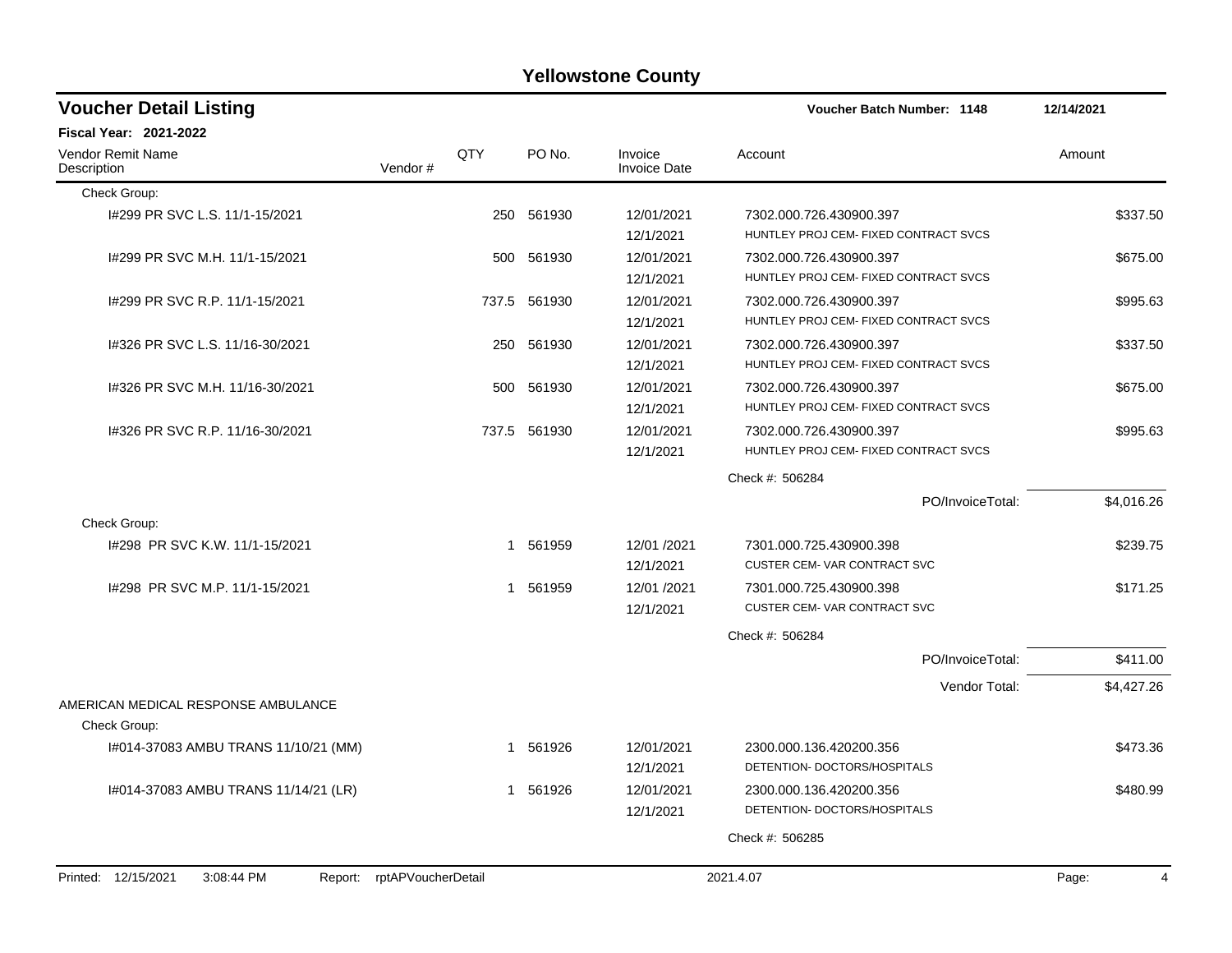| <b>Voucher Detail Listing</b>                              |                    |     |          |                                | Voucher Batch Number: 1148                                   |                  | 12/14/2021  |
|------------------------------------------------------------|--------------------|-----|----------|--------------------------------|--------------------------------------------------------------|------------------|-------------|
| Fiscal Year: 2021-2022<br>Vendor Remit Name<br>Description | Vendor#            | QTY | PO No.   | Invoice<br><b>Invoice Date</b> | Account                                                      |                  | Amount      |
|                                                            |                    |     |          |                                |                                                              |                  |             |
|                                                            |                    |     |          |                                |                                                              | PO/InvoiceTotal: | \$954.35    |
| AMERICAN WATER TECHNOLOGIES<br>Check Group:                | 002490             |     |          |                                |                                                              | Vendor Total:    | \$954.35    |
| A#316229 NOV 2021 WATER                                    |                    |     | 1 561951 | 12/01/2021<br>12/1/2021        | 1000.000.145.411200.342<br><b>FACILITIES- WATER</b>          |                  | \$8.00      |
|                                                            |                    |     |          |                                | Check #: 506286                                              |                  |             |
|                                                            |                    |     |          |                                |                                                              | PO/InvoiceTotal: | \$8.00      |
|                                                            |                    |     |          |                                |                                                              | Vendor Total:    | \$8.00      |
| ANGEL LIND'S DAIRY INC                                     |                    |     |          |                                |                                                              |                  |             |
| Check Group:<br>I# 8012747 A# YOUTHS / Dairy               |                    |     | 1 561939 | 12/01/2021<br>12/1/2021        | 2399.000.235.420250.223<br>YSC-FOOD                          |                  | \$114.07    |
|                                                            |                    |     |          |                                | Check #: 506287                                              |                  |             |
|                                                            |                    |     |          |                                |                                                              | PO/InvoiceTotal: | \$114.07    |
|                                                            |                    |     |          |                                |                                                              | Vendor Total:    | \$114.07    |
| AUTOMATED MAINTENANCE SER<br>Check Group:                  | 021399             |     |          |                                |                                                              |                  |             |
| I#78001; A#6945 YCCH; JANITORIAL NOV                       |                    |     | 1 561987 | 12/03/2021<br>12/3/2021        | 1000.000.145.411200.367<br>FACILITIES- JANITORIAL SERVICES   |                  | \$14,938.50 |
|                                                            |                    |     |          |                                | Check #: 506288                                              |                  |             |
|                                                            |                    |     |          |                                |                                                              | PO/InvoiceTotal: | \$14,938.50 |
|                                                            |                    |     |          |                                |                                                              | Vendor Total:    | \$14,938.50 |
| BALCO UNIFORM CO INC                                       | 041513             |     |          |                                |                                                              |                  |             |
| Check Group:<br>I#65011-1 NAMETAPE                         |                    |     | 6 561921 | 12/01/2021<br>12/1/2021        | 2300.000.136.420200.229<br>DETENTION- CLOTHING/UNIFORM STAFF |                  | \$50.61     |
|                                                            |                    |     |          |                                | Check #: 506289                                              |                  |             |
|                                                            |                    |     |          |                                |                                                              | PO/InvoiceTotal: | \$50.61     |
| Printed: 12/15/2021<br>3:08:44 PM<br>Report:               | rptAPVoucherDetail |     |          |                                | 2021.4.07                                                    |                  | 5<br>Page:  |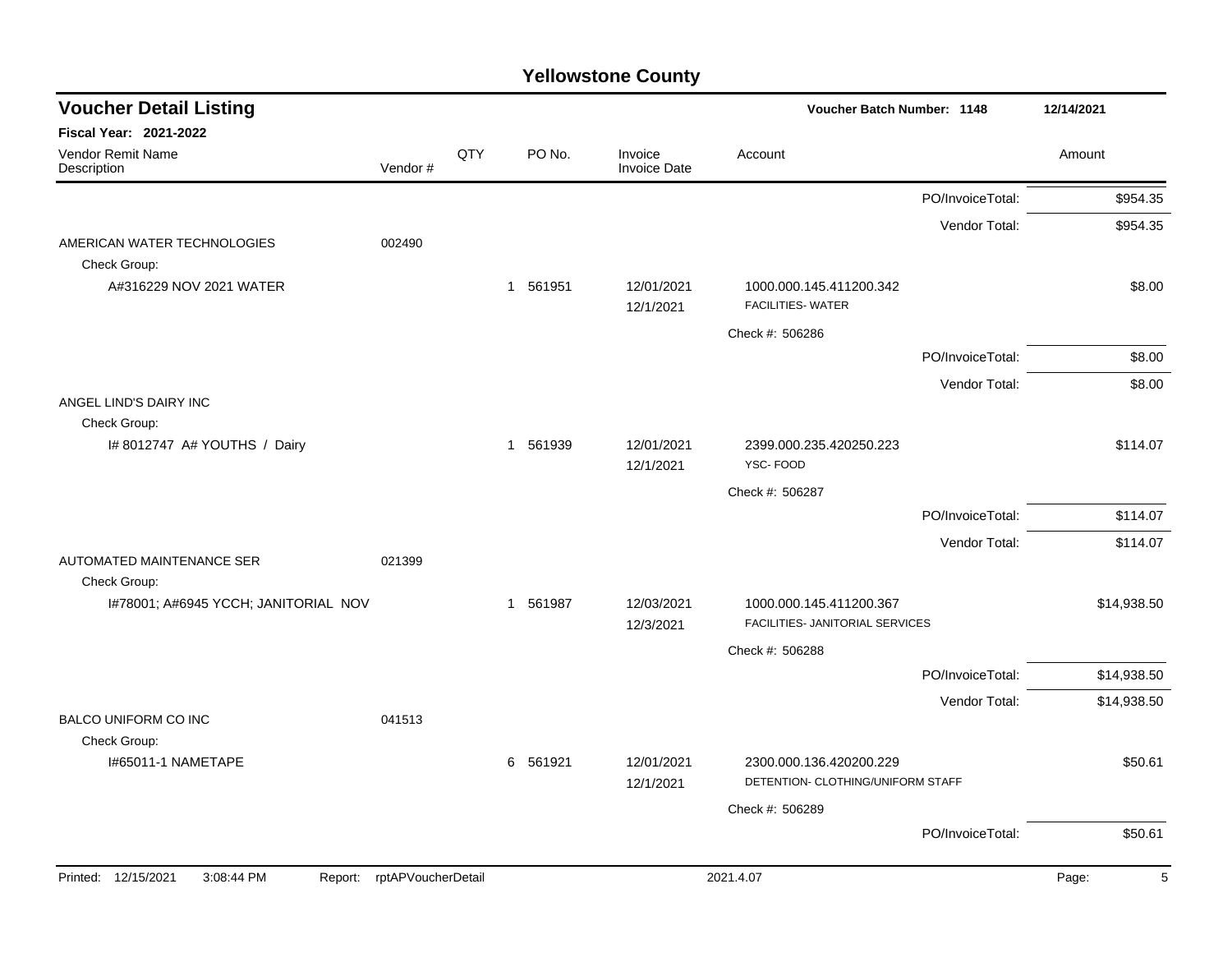| <b>Voucher Detail Listing</b>                                                     |                            |     |           |                                | Voucher Batch Number: 1148                               |                  | 12/14/2021 |
|-----------------------------------------------------------------------------------|----------------------------|-----|-----------|--------------------------------|----------------------------------------------------------|------------------|------------|
| Fiscal Year: 2021-2022                                                            |                            |     |           |                                |                                                          |                  |            |
| Vendor Remit Name<br>Description                                                  | Vendor#                    | QTY | PO No.    | Invoice<br><b>Invoice Date</b> | Account                                                  |                  | Amount     |
| Check Group:                                                                      |                            |     |           |                                |                                                          |                  |            |
| I#64157: Ballistic vest/outer carrier for BN. *Partial<br>employee reimbursement* |                            |     | 1 561922  | 12/01/2021                     | 2300.000.130.420110.226                                  |                  | \$873.91   |
|                                                                                   |                            |     |           | 12/1/2021                      | ADMIN- CLOTHING & UNIFORMS                               |                  |            |
| 1#64162: Ballistic vest/outer carrier for DK. *Partial<br>employee reimbursement* |                            | 1   | 561922    | 12/01/2021                     | 2300.000.130.420110.226                                  |                  | \$994.91   |
|                                                                                   |                            |     |           | 12/1/2021                      | ADMIN- CLOTHING & UNIFORMS                               |                  |            |
|                                                                                   |                            |     |           |                                | Check #: 506289                                          |                  |            |
|                                                                                   |                            |     |           |                                |                                                          | PO/InvoiceTotal: | \$1,868.82 |
| Check Group:                                                                      |                            |     |           |                                |                                                          |                  |            |
| I#65010-1: Duty belt/ 1 pair duty pants new hire DS.                              |                            | 1   | 561988    | 12/02/2021<br>12/2/2021        | 2300.000.130.420110.226<br>ADMIN- CLOTHING & UNIFORMS    |                  | \$137.00   |
|                                                                                   |                            |     |           |                                | Check #: 506289                                          |                  |            |
|                                                                                   |                            |     |           |                                |                                                          | PO/InvoiceTotal: | \$137.00   |
|                                                                                   |                            |     |           |                                |                                                          | Vendor Total:    | \$2,056.43 |
| <b>BARGREEN ELLINGSON INC</b>                                                     | 046659                     |     |           |                                |                                                          |                  |            |
| Check Group:                                                                      |                            |     |           |                                |                                                          |                  |            |
| 1#010121708 TOILET PAPER                                                          |                            | 25  | 561923    | 12/01/2021                     | 2300.000.136.420200.220                                  |                  | \$1,090.00 |
|                                                                                   |                            |     |           | 12/1/2021                      | DETENTION- OPERATING SUPPLIES                            |                  |            |
| I#010121708 BIO CLEAN DETERGENT                                                   |                            | 6   | 561923    | 12/01/2021                     | 2300.000.136.420200.220                                  |                  | \$382.02   |
|                                                                                   |                            |     |           | 12/1/2021                      | DETENTION- OPERATING SUPPLIES                            |                  |            |
| I#010126234 TAMPONS                                                               |                            | 4   | 561923    | 12/01/2021                     | 2300.000.136.420200.220                                  |                  | \$208.76   |
|                                                                                   |                            |     |           | 12/1/2021                      | DETENTION- OPERATING SUPPLIES                            |                  |            |
| I#010126243 TOILET PAPER                                                          |                            | 9   | 561923    | 12/01/2021                     | 2300.000.136.420200.220                                  |                  | \$403.92   |
|                                                                                   |                            |     |           | 12/1/2021                      | DETENTION- OPERATING SUPPLIES                            |                  |            |
| I#010126243 BAGS#76                                                               |                            | 10  | 561923    | 12/01/2021                     | 2300.000.136.420200.220<br>DETENTION- OPERATING SUPPLIES |                  | \$778.00   |
|                                                                                   |                            |     |           | 12/1/2021                      |                                                          |                  |            |
| 1#010126243 COCKTAIL NAPKINS                                                      |                            |     | 13 561923 | 12/01/2021<br>12/1/2021        | 2300.000.136.420200.220<br>DETENTION- OPERATING SUPPLIES |                  | \$234.00   |
|                                                                                   |                            |     |           |                                |                                                          |                  |            |
|                                                                                   |                            |     |           |                                | Check #: 506290                                          |                  |            |
|                                                                                   |                            |     |           |                                |                                                          | PO/InvoiceTotal: | \$3,096.70 |
| Printed: 12/15/2021<br>3:08:44 PM                                                 | Report: rptAPVoucherDetail |     |           |                                | 2021.4.07                                                |                  | 6<br>Page: |
|                                                                                   |                            |     |           |                                |                                                          |                  |            |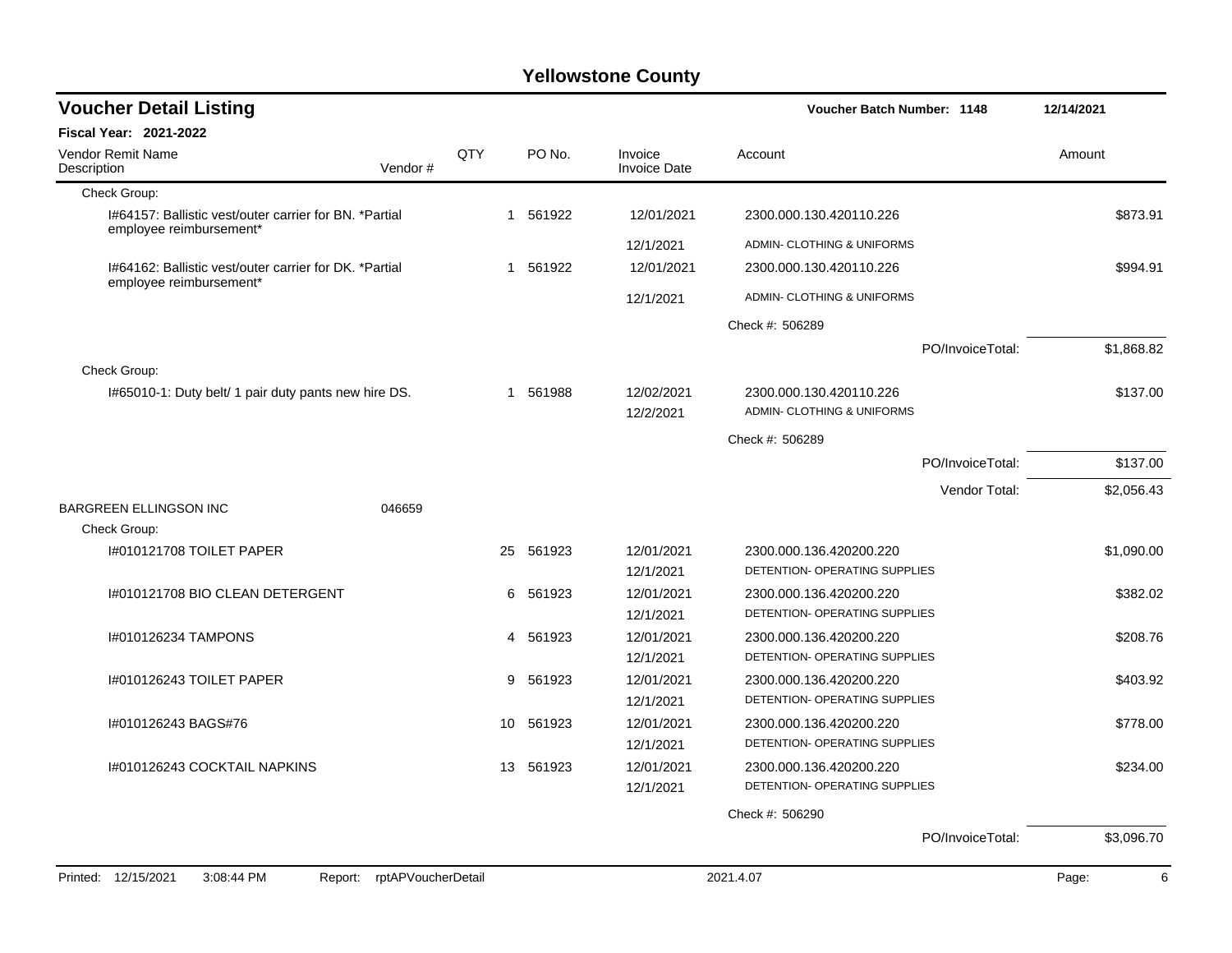|                                                                | <b>Yellowstone County</b>  |     |                        |                                |                                                                 |                  |             |  |  |  |  |  |
|----------------------------------------------------------------|----------------------------|-----|------------------------|--------------------------------|-----------------------------------------------------------------|------------------|-------------|--|--|--|--|--|
| <b>Voucher Detail Listing</b>                                  |                            |     |                        |                                | <b>Voucher Batch Number: 1148</b>                               |                  | 12/14/2021  |  |  |  |  |  |
| Fiscal Year: 2021-2022                                         |                            |     |                        |                                |                                                                 |                  |             |  |  |  |  |  |
| Vendor Remit Name<br>Description                               | Vendor#                    | QTY | PO No.                 | Invoice<br><b>Invoice Date</b> | Account                                                         |                  | Amount      |  |  |  |  |  |
| Check Group:                                                   |                            |     |                        |                                |                                                                 |                  |             |  |  |  |  |  |
| I#010127936 TOILETPAPER                                        |                            | 16  | 561937                 | 12/01/2021<br>12/1/2021        | 2300.000.136.420200.220<br>DETENTION- OPERATING SUPPLIES        |                  | \$718.08    |  |  |  |  |  |
|                                                                |                            |     |                        |                                | Check #: 506290                                                 |                  |             |  |  |  |  |  |
|                                                                |                            |     |                        |                                |                                                                 | PO/InvoiceTotal: | \$718.08    |  |  |  |  |  |
|                                                                |                            |     |                        |                                |                                                                 | Vendor Total:    | \$3,814.78  |  |  |  |  |  |
| BATTERIES PLUS STORE #253<br>Check Group:                      | 042967                     |     |                        |                                |                                                                 |                  |             |  |  |  |  |  |
| INV# P46012506 11/20/21 BATTERIES                              |                            |     | 561983<br>1            | 12/02/2021<br>12/2/2021        | 5810.000.552.460442.220<br>METRA FACILITIES- OPERATING SUPPLIES |                  | \$132.48    |  |  |  |  |  |
| INV# P46023883 11/20/21 BATTERIES                              |                            |     | 561983<br>$\mathbf{1}$ | 12/02/2021<br>12/2/2021        | 5810.000.552.460442.220<br>METRA FACILITIES- OPERATING SUPPLIES |                  | \$264.96    |  |  |  |  |  |
|                                                                |                            |     |                        |                                | Check #: 506291                                                 |                  |             |  |  |  |  |  |
|                                                                |                            |     |                        |                                |                                                                 | PO/InvoiceTotal: | \$397.44    |  |  |  |  |  |
|                                                                |                            |     |                        |                                |                                                                 | Vendor Total:    | \$397.44    |  |  |  |  |  |
| BEARTOOTH EMS RESCUE                                           |                            |     |                        |                                |                                                                 |                  |             |  |  |  |  |  |
| Check Group:<br>I#1193 BLS Transport Warmsprings P.W. 11/23/21 |                            |     | 1 561931               | 12/01/2021                     | 1000.000.199.420050.372                                         |                  | \$4,250.00  |  |  |  |  |  |
|                                                                |                            |     |                        | 12/1/2021                      | INVOL COMMITMENT TRANSPORTATION                                 |                  |             |  |  |  |  |  |
|                                                                |                            |     |                        |                                | Check #: 506292                                                 |                  |             |  |  |  |  |  |
|                                                                |                            |     |                        |                                |                                                                 | PO/InvoiceTotal: | \$4,250.00  |  |  |  |  |  |
|                                                                |                            |     |                        |                                |                                                                 | Vendor Total:    | \$4,250.00  |  |  |  |  |  |
| BIG SKY ECONOMIC DEVELOPMENT AUTHORITY<br>Check Group:         | 032605                     |     |                        |                                |                                                                 |                  |             |  |  |  |  |  |
| 12/1/21 DEC ADMIN #7 Infrastructure Masterplan                 |                            |     | 561954<br>1            | 12/01/2021<br>12/1/2021        | 2310.000.246.470210.347<br><b>LOCKWOOD TEDD-ADMIN</b>           |                  | \$10,225.00 |  |  |  |  |  |
|                                                                |                            |     |                        |                                | Check #: 506293                                                 |                  |             |  |  |  |  |  |
|                                                                |                            |     |                        |                                |                                                                 | PO/InvoiceTotal: | \$10,225.00 |  |  |  |  |  |
|                                                                |                            |     |                        |                                |                                                                 | Vendor Total:    | \$10,225.00 |  |  |  |  |  |
| BILLINGS CLINIC OCCUPATIONAL HEALTH                            |                            |     |                        |                                |                                                                 |                  |             |  |  |  |  |  |
| Printed: 12/15/2021<br>3:08:44 PM                              | Report: rptAPVoucherDetail |     |                        |                                | 2021.4.07                                                       |                  | Page:<br>7  |  |  |  |  |  |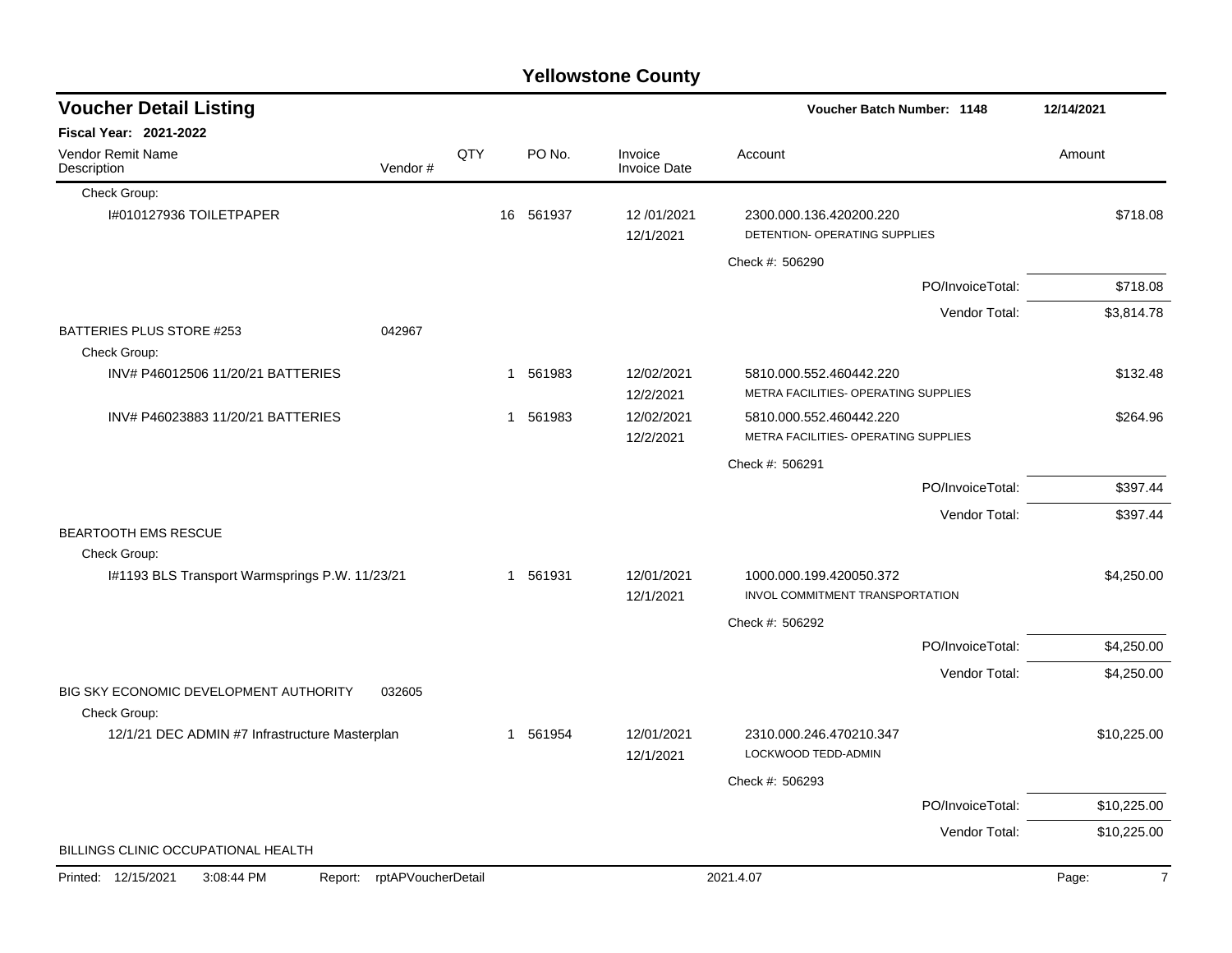|     |                                                 |        |                                              | Voucher Batch Number: 1148                            | 12/14/2021                                                                                                                                                                                                                                        |
|-----|-------------------------------------------------|--------|----------------------------------------------|-------------------------------------------------------|---------------------------------------------------------------------------------------------------------------------------------------------------------------------------------------------------------------------------------------------------|
|     |                                                 |        |                                              |                                                       |                                                                                                                                                                                                                                                   |
| QTY |                                                 | PO No. | Invoice<br><b>Invoice Date</b>               | Account                                               | Amount                                                                                                                                                                                                                                            |
|     |                                                 |        |                                              |                                                       |                                                                                                                                                                                                                                                   |
|     |                                                 |        | 12/02/2021<br>12/2/2021                      | 2190.000.429.510330.755<br>INSURANCE- RISK PREVENTION | \$79.00                                                                                                                                                                                                                                           |
|     |                                                 |        |                                              | Check #: 506294                                       |                                                                                                                                                                                                                                                   |
|     |                                                 |        |                                              |                                                       | \$79.00                                                                                                                                                                                                                                           |
|     |                                                 |        |                                              |                                                       | \$79.00                                                                                                                                                                                                                                           |
|     |                                                 |        |                                              |                                                       |                                                                                                                                                                                                                                                   |
|     |                                                 |        |                                              |                                                       |                                                                                                                                                                                                                                                   |
|     |                                                 |        | 12/02/2021                                   | 5810.000.554.460442.398                               | \$54.00                                                                                                                                                                                                                                           |
|     |                                                 |        | 12/2/2021                                    |                                                       |                                                                                                                                                                                                                                                   |
|     |                                                 |        |                                              | Check #: 506295                                       |                                                                                                                                                                                                                                                   |
|     |                                                 |        |                                              |                                                       | \$54.00                                                                                                                                                                                                                                           |
|     |                                                 |        |                                              |                                                       | \$54.00                                                                                                                                                                                                                                           |
|     |                                                 |        |                                              |                                                       |                                                                                                                                                                                                                                                   |
|     |                                                 |        |                                              |                                                       |                                                                                                                                                                                                                                                   |
|     |                                                 |        | 12/3/2021                                    | METRA FACILITIES- PHONE                               | \$1,273.69                                                                                                                                                                                                                                        |
|     |                                                 |        |                                              | Check #: 506296                                       |                                                                                                                                                                                                                                                   |
|     |                                                 |        |                                              |                                                       | \$1,273.69                                                                                                                                                                                                                                        |
|     |                                                 |        |                                              |                                                       | \$1,273.69                                                                                                                                                                                                                                        |
|     |                                                 |        |                                              |                                                       |                                                                                                                                                                                                                                                   |
|     |                                                 |        |                                              |                                                       |                                                                                                                                                                                                                                                   |
|     |                                                 |        | 12/2/2021                                    | METRA FACILITIES- BUILDING/EQUIP REPAIRS              | \$310.32                                                                                                                                                                                                                                          |
|     |                                                 |        |                                              | Check #: 506297                                       |                                                                                                                                                                                                                                                   |
|     |                                                 |        |                                              |                                                       | \$310.32                                                                                                                                                                                                                                          |
|     |                                                 |        |                                              |                                                       | \$310.32                                                                                                                                                                                                                                          |
|     |                                                 |        |                                              |                                                       |                                                                                                                                                                                                                                                   |
|     | INV# PRO-22-001 11/23/21 RENTAL OF MUSIC STANDS |        | 1 561998<br>1 561991<br>1 562009<br>1 561994 | 12/03/2021<br>12/02/2021                              | PO/InvoiceTotal:<br>Vendor Total:<br>METRA EVENTS-VARIABLE CONTRACT SERVICES<br>PO/InvoiceTotal:<br>Vendor Total:<br>5810.000.552.460442.345<br>PO/InvoiceTotal:<br>Vendor Total:<br>5810.000.552.460442.369<br>PO/InvoiceTotal:<br>Vendor Total: |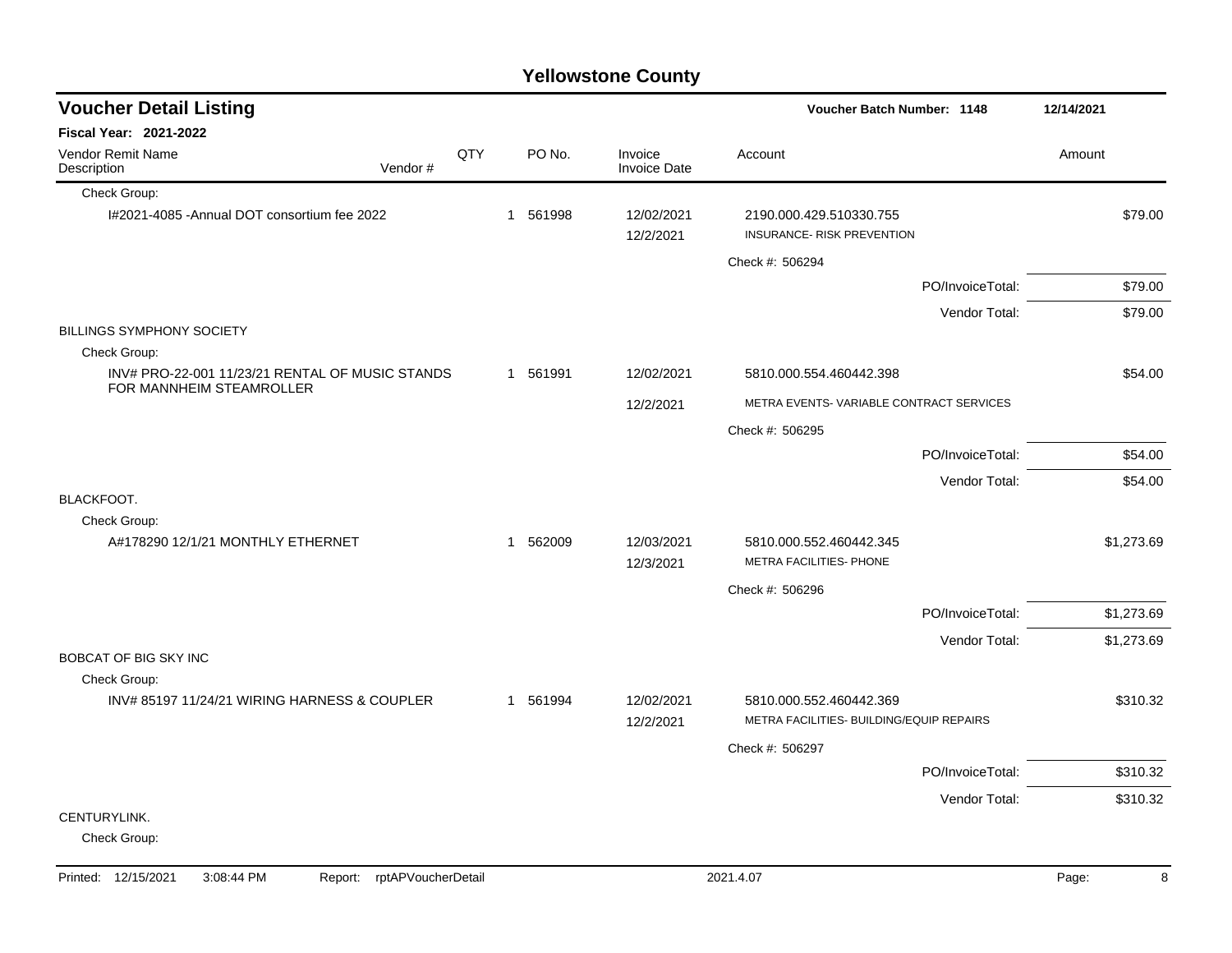|                                                                  | <b>Yellowstone County</b>  |          |          |            |                                |                                                                |                  |         |            |  |  |  |
|------------------------------------------------------------------|----------------------------|----------|----------|------------|--------------------------------|----------------------------------------------------------------|------------------|---------|------------|--|--|--|
| <b>Voucher Detail Listing</b>                                    |                            |          |          |            | Voucher Batch Number: 1148     | 12/14/2021                                                     |                  |         |            |  |  |  |
| Fiscal Year: 2021-2022                                           |                            |          |          |            |                                |                                                                |                  |         |            |  |  |  |
| Vendor Remit Name<br>Description                                 | Vendor#                    | QTY      |          | PO No.     | Invoice<br><b>Invoice Date</b> | Account                                                        |                  | Amount  |            |  |  |  |
| A# 87497589 INV# 251282696 11/24/21 IP & DATA<br><b>SERVICES</b> |                            |          | 1 561999 |            | 12/02/2021                     | 5810.000.552.460442.345                                        |                  |         | \$844.40   |  |  |  |
|                                                                  |                            |          |          |            | 12/2/2021                      | METRA FACILITIES- PHONE                                        |                  |         |            |  |  |  |
|                                                                  |                            |          |          |            |                                | Check #: 506298                                                |                  |         |            |  |  |  |
|                                                                  |                            |          |          |            |                                |                                                                | PO/InvoiceTotal: |         | \$844.40   |  |  |  |
|                                                                  |                            |          |          |            |                                |                                                                | Vendor Total:    |         | \$844.40   |  |  |  |
| CENTURYLINK<br>Check Group:                                      |                            |          |          |            |                                |                                                                |                  |         |            |  |  |  |
| A#4062451539 828B MILLER BLDG 11/22/21                           |                            |          | 1 561933 |            | 12/01/2021<br>12/1/2021        | 1000.000.145.411200.345<br>FACILITIES- TELEPHONE & TECHNOLOGY  |                  |         | \$47.71    |  |  |  |
|                                                                  |                            |          |          |            |                                | Check #: 506299                                                |                  |         |            |  |  |  |
|                                                                  |                            |          |          |            |                                |                                                                | PO/InvoiceTotal: |         | \$47.71    |  |  |  |
| Check Group:                                                     |                            |          |          |            |                                |                                                                |                  |         |            |  |  |  |
| A# 406-252-3159-286B Monthly Charges 11/16/21 -<br>12/15/21      |                            | 1 561941 |          | 12/01/2021 | 2399.000.235.420250.345        |                                                                |                  | \$25.46 |            |  |  |  |
|                                                                  |                            |          |          |            | 12/1/2021                      | YSC- TELEPHONE & TECHNOLOGY                                    |                  |         |            |  |  |  |
|                                                                  |                            |          |          |            |                                | Check #: 506299                                                |                  |         |            |  |  |  |
|                                                                  |                            |          |          |            |                                |                                                                | PO/InvoiceTotal: |         | \$25.46    |  |  |  |
|                                                                  |                            |          |          |            |                                |                                                                | Vendor Total:    |         | \$73.17    |  |  |  |
| CML SECURITY, LLC<br>Check Group:                                |                            |          |          |            |                                |                                                                |                  |         |            |  |  |  |
| I#71434-4-001 HMI REPLACEMENT                                    |                            |          | 1        | 561945     | 12/01/2021<br>12/1/2021        | 2300.000.136.420200.940<br>DETENTION- CAPITAL OUTLAY/EQUIPMENT |                  |         | \$4,550.00 |  |  |  |
|                                                                  |                            |          |          |            |                                | Check #: 506300                                                |                  |         |            |  |  |  |
|                                                                  |                            |          |          |            |                                |                                                                | PO/InvoiceTotal: |         | \$4,550.00 |  |  |  |
|                                                                  |                            |          |          |            |                                |                                                                | Vendor Total:    |         | \$4,550.00 |  |  |  |
| COTTER'S SEWER & PORTABLE TOILET SERVICE<br>Check Group:         | 045753                     |          |          |            |                                |                                                                |                  |         |            |  |  |  |
| I#34968111721; CLEAR DRAIN                                       |                            |          | 1 561985 |            | 12/03/2021                     | 2300.000.146.411200.360                                        |                  |         | \$187.50   |  |  |  |
|                                                                  |                            |          |          |            | 12/3/2021                      | FACILITIES JAIL- REPAIR & MAINT                                |                  |         |            |  |  |  |
|                                                                  |                            |          |          |            |                                | Check #: 506301                                                |                  |         |            |  |  |  |
| Printed: 12/15/2021<br>3:08:44 PM                                | Report: rptAPVoucherDetail |          |          |            |                                | 2021.4.07                                                      |                  | Page:   | 9          |  |  |  |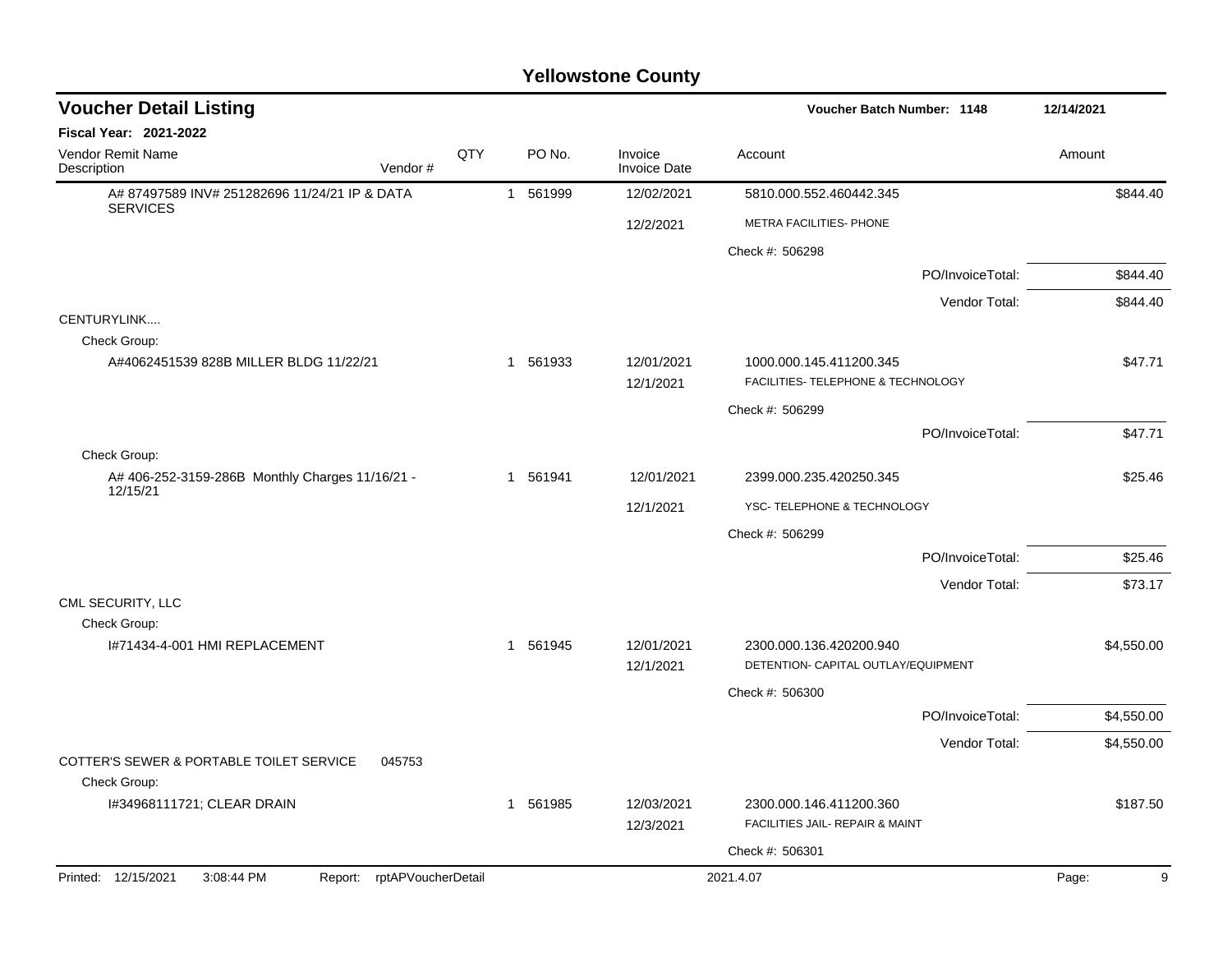| <b>Voucher Detail Listing</b>                |                    |     |                        |                                | Voucher Batch Number: 1148                                   | 12/14/2021  |
|----------------------------------------------|--------------------|-----|------------------------|--------------------------------|--------------------------------------------------------------|-------------|
| Fiscal Year: 2021-2022                       |                    |     |                        |                                |                                                              |             |
| Vendor Remit Name<br>Description             | Vendor#            | QTY | PO No.                 | Invoice<br><b>Invoice Date</b> | Account                                                      | Amount      |
|                                              |                    |     |                        |                                | PO/InvoiceTotal:                                             | \$187.50    |
|                                              |                    |     |                        |                                | Vendor Total:                                                | \$187.50    |
| <b>CUSHING TERRELL</b>                       |                    |     |                        |                                |                                                              |             |
| Check Group:                                 |                    |     |                        |                                |                                                              |             |
| I#162730; Design Services Mtr V @ Metra      |                    |     | 561936<br>-1           | 12/01/2021<br>12/1/2021        | 4050.000.599.411200.920<br>GENERAL- CAPITAL OUTLAY/ BUILDING | \$7,700.00  |
|                                              |                    |     |                        |                                | Check #: 506302                                              |             |
|                                              |                    |     |                        |                                | PO/InvoiceTotal:                                             | \$7,700.00  |
|                                              |                    |     |                        |                                | Vendor Total:                                                | \$7,700.00  |
| <b>ECOLAB PEST ELIMINATION DIVISION</b>      |                    |     |                        |                                |                                                              |             |
| Check Group:                                 |                    |     |                        |                                |                                                              |             |
| I#5729594; PEST CONTROL                      |                    |     | 1 562003               | 12/03/2021                     | 2300.000.146.411200.360                                      | \$261.40    |
|                                              |                    |     |                        | 12/3/2021                      | FACILITIES JAIL- REPAIR & MAINT                              |             |
| I#5729595; PEST CONTROL                      |                    |     | 562003<br>$\mathbf 1$  | 12/03/2021<br>12/3/2021        | 2300.000.146.411200.360<br>FACILITIES JAIL- REPAIR & MAINT   | \$90.96     |
|                                              |                    |     |                        |                                |                                                              |             |
|                                              |                    |     |                        |                                | Check #: 506303                                              |             |
|                                              |                    |     |                        |                                | PO/InvoiceTotal:                                             | \$352.36    |
| EDGE CONSTRUCTION SUPPLY.                    |                    |     |                        |                                | Vendor Total:                                                | \$352.36    |
| Check Group:                                 |                    |     |                        |                                |                                                              |             |
| INV# B58234 11/18/21 DEWALT SAWS             |                    |     | 1 561996               | 12/02/2021                     | 5810.000.552.460442.220                                      | \$135.00    |
|                                              |                    |     |                        | 12/2/2021                      | METRA FACILITIES- OPERATING SUPPLIES                         |             |
|                                              |                    |     |                        |                                | Check #: 506304                                              |             |
|                                              |                    |     |                        |                                | PO/InvoiceTotal:                                             | \$135.00    |
|                                              |                    |     |                        |                                | Vendor Total:                                                | \$135.00    |
| <b>FASTENAL COMPANY</b>                      |                    |     |                        |                                |                                                              |             |
| Check Group:<br>I#MTBLL83720; TRX SECSMS     |                    |     | 562008<br>$\mathbf{1}$ | 12/03/2021                     | 2300.000.146.411200.360                                      | \$74.25     |
|                                              |                    |     |                        | 12/3/2021                      | FACILITIES JAIL- REPAIR & MAINT                              |             |
|                                              |                    |     |                        |                                | Check #: 506305                                              |             |
| Printed: 12/15/2021<br>3:08:44 PM<br>Report: | rptAPVoucherDetail |     |                        |                                | 2021.4.07                                                    | Page:<br>10 |
|                                              |                    |     |                        |                                |                                                              |             |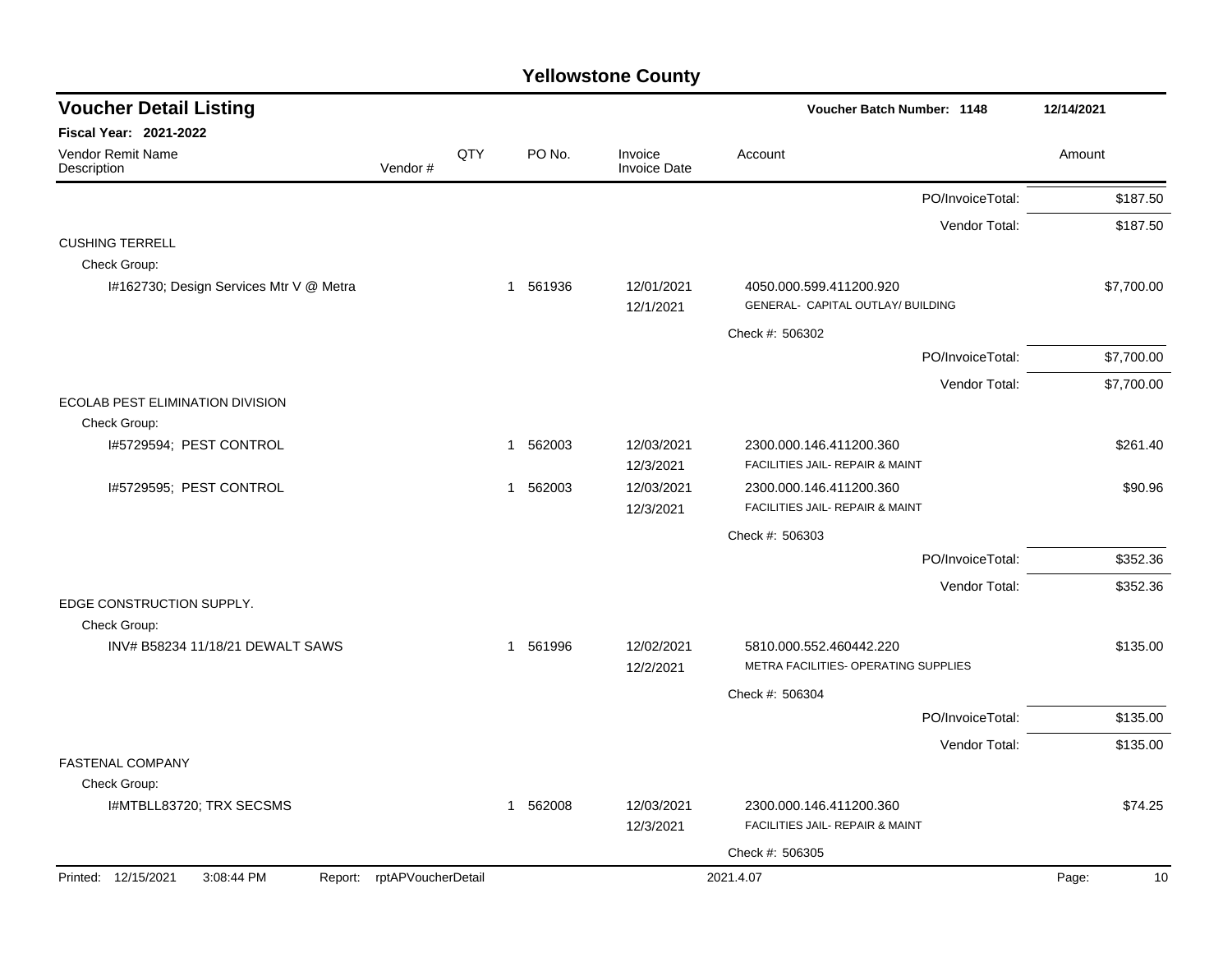| <b>Voucher Detail Listing</b>                               |         |     |           |                         | <b>Voucher Batch Number: 1148</b>                               | 12/14/2021 |
|-------------------------------------------------------------|---------|-----|-----------|-------------------------|-----------------------------------------------------------------|------------|
| <b>Fiscal Year: 2021-2022</b>                               |         |     |           |                         |                                                                 |            |
| Vendor Remit Name<br>Description                            | Vendor# | QTY | PO No.    | Invoice<br>Invoice Date | Account                                                         | Amount     |
|                                                             |         |     |           |                         | PO/InvoiceTotal:                                                | \$74.25    |
|                                                             |         |     |           |                         | Vendor Total:                                                   | \$74.25    |
| <b>GENERAL DISTRIBUTING CO</b>                              | 045250  |     |           |                         |                                                                 |            |
| Check Group:                                                |         |     |           |                         |                                                                 |            |
| INV# 1063589 11/30/21 PROPANE SUPPLIES                      |         |     | 1 561984  | 12/02/2021              | 5810.000.552.460442.220<br>METRA FACILITIES- OPERATING SUPPLIES | \$419.70   |
|                                                             |         |     |           | 12/2/2021               |                                                                 |            |
|                                                             |         |     |           |                         | Check #: 506306                                                 |            |
|                                                             |         |     |           |                         | PO/InvoiceTotal:                                                | \$419.70   |
|                                                             |         |     |           |                         | Vendor Total:                                                   | \$419.70   |
| <b>HELGESON, PATRICK</b>                                    |         |     |           |                         |                                                                 |            |
| Check Group:<br>VA BURIAL BENEFIT JAMES D. HELGESON 9/19/21 |         |     | 1 561961  | 12/01/2021              | 1000.000.199.450200.396                                         | \$250.00   |
|                                                             |         |     |           | 12/1/2021               | MISC- FUNERAL EXPENSE/BURIALS                                   |            |
|                                                             |         |     |           |                         | Check #: 506307                                                 |            |
|                                                             |         |     |           |                         | PO/InvoiceTotal:                                                | \$250.00   |
|                                                             |         |     |           |                         | Vendor Total:                                                   | \$250.00   |
| HENRY SCHEIN INC                                            | 040079  |     |           |                         |                                                                 |            |
| Check Group:                                                |         |     |           |                         |                                                                 |            |
| I#12828672 SEPTO NEEDLES                                    |         |     | 1 561917  | 12/01/2021              | 2300.000.136.420200.351                                         | \$14.43    |
|                                                             |         |     |           | 12/1/2021               | DETENTION- MEDICAL/DENTAL SUPPLIES                              |            |
| I#12875657 LIDOCAINE                                        |         |     | 1 561917  | 12/01/2021              | 2300.000.136.420200.351                                         | \$30.62    |
|                                                             |         |     |           | 12/1/2021               | DETENTION- MEDICAL/DENTAL SUPPLIES                              |            |
| I#12875657 PERIO GARD                                       |         |     | 12 561917 | 12/01/2021              | 2300.000.136.420200.351                                         | \$88.68    |
|                                                             |         |     |           | 12/1/2021               | DETENTION- MEDICAL/DENTAL SUPPLIES                              |            |
|                                                             |         |     |           |                         | Check #: 506308                                                 |            |
|                                                             |         |     |           |                         | PO/InvoiceTotal:                                                | \$133.73   |
|                                                             |         |     |           |                         | Vendor Total:                                                   | \$133.73   |
| <b>HIGH POINT NETWORKS</b>                                  |         |     |           |                         |                                                                 |            |
| Check Group:                                                |         |     |           |                         |                                                                 |            |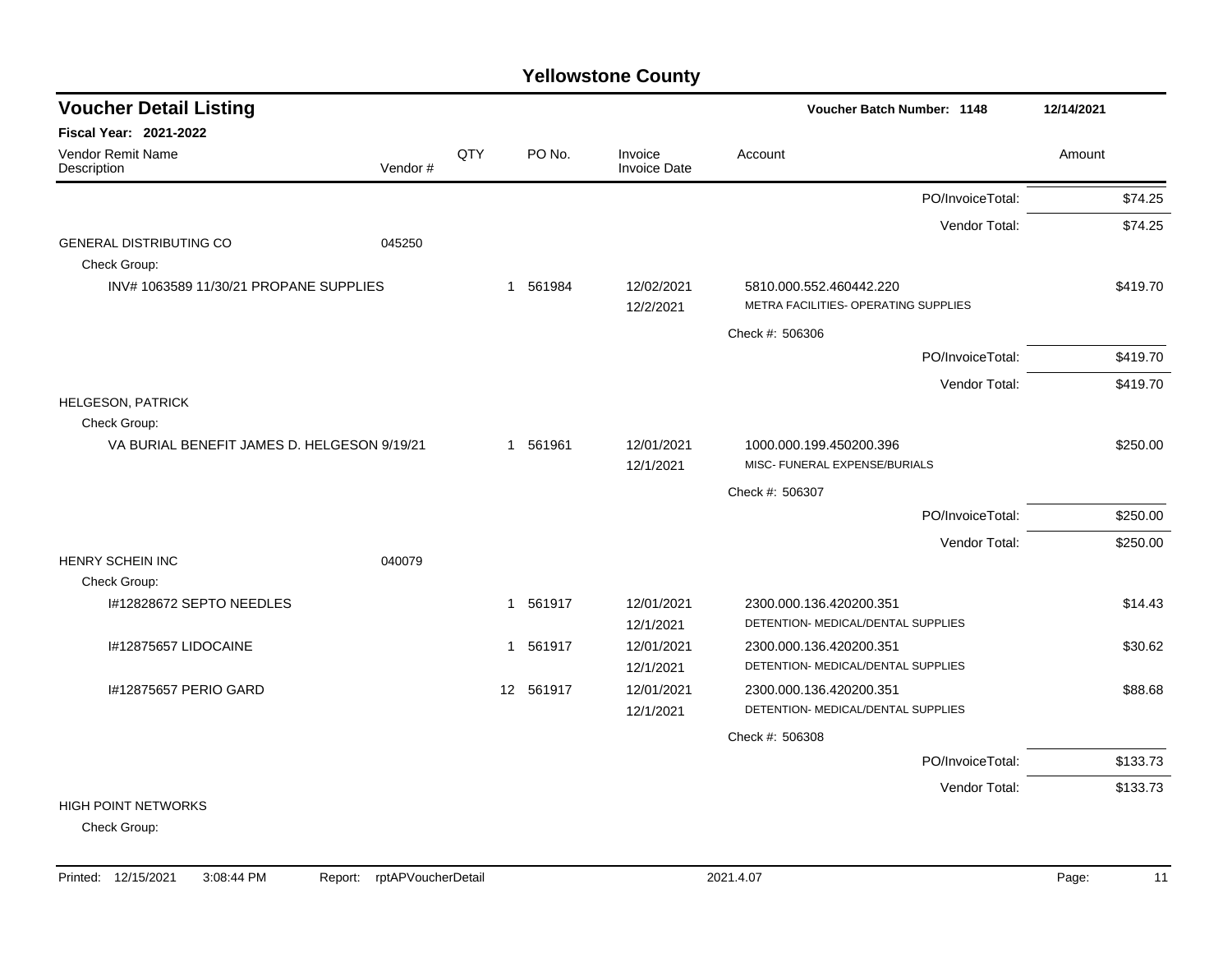| <b>Voucher Detail Listing</b>                                |                    |              |              |                                | Voucher Batch Number: 1148                | 12/14/2021  |
|--------------------------------------------------------------|--------------------|--------------|--------------|--------------------------------|-------------------------------------------|-------------|
| Fiscal Year: 2021-2022                                       |                    |              |              |                                |                                           |             |
| Vendor Remit Name<br>Description                             | Vendor#            | QTY          | PO No.       | Invoice<br><b>Invoice Date</b> | Account                                   | Amount      |
| I#193247- Remote Support/Training- Domain Migration<br>Email |                    |              | 1 561964     | 12/01/2021                     | 6060.000.608.500800.380                   | \$131.25    |
|                                                              |                    |              |              | 12/1/2021                      | TECHNOLOGY- TRAINING                      |             |
|                                                              |                    |              |              |                                | Check #: 506309                           |             |
|                                                              |                    |              |              |                                | PO/InvoiceTotal:                          | \$131.25    |
|                                                              |                    |              |              |                                | Vendor Total:                             | \$131.25    |
| <b>HOBART</b>                                                | 040580             |              |              |                                |                                           |             |
| Check Group:                                                 |                    |              |              |                                |                                           |             |
| I#FD679053; PARTS                                            |                    | $\mathbf{1}$ | 561982       | 12/03/2021                     | 2300.000.146.411200.360                   | \$63.06     |
|                                                              |                    |              |              | 12/3/2021                      | FACILITIES JAIL- REPAIR & MAINT           |             |
| I#FD679078; REPAIR DISHWASHER                                |                    | $\mathbf{1}$ | 561982       | 12/03/2021                     | 2300.000.146.411200.360                   | \$923.59    |
|                                                              |                    |              |              | 12/3/2021                      | FACILITIES JAIL- REPAIR & MAINT           |             |
|                                                              |                    |              |              |                                | Check #: 506310                           |             |
|                                                              |                    |              |              |                                | PO/InvoiceTotal:                          | \$986.65    |
|                                                              |                    |              |              |                                | Vendor Total:                             | \$986.65    |
| JIM HICKS DENTAL SERVICES PC                                 |                    |              |              |                                |                                           |             |
| Check Group:                                                 |                    |              |              |                                |                                           |             |
| I#YCF1021 DENTIST HRS OCT2021                                |                    |              | 69.5 561927  | 12/01/2021                     | 2300.000.136.420200.398                   | \$8,340.00  |
|                                                              |                    |              |              | 12/1/2021                      | DETENTION- VAR CONTRACT SERVICES          |             |
| I#YCF1021 ASSISTANT HRS OCT 2021                             |                    |              | 66.25 561927 | 12/01/2021                     | 2300.000.136.420200.398                   | \$1,258.75  |
|                                                              |                    |              |              | 12/1/2021                      | DETENTION- VAR CONTRACT SERVICES          |             |
|                                                              |                    |              |              |                                | Check #: 506311                           |             |
|                                                              |                    |              |              |                                | PO/InvoiceTotal:                          | \$9,598.75  |
|                                                              |                    |              |              |                                | Vendor Total:                             | \$9,598.75  |
| JOHNSTONE SUPPLY                                             | 003710             |              |              |                                |                                           |             |
| Check Group:                                                 |                    |              |              |                                |                                           |             |
| INV# 1342180 11/30/21 IGNITOR                                |                    |              | 1 561972     | 12/02/2021                     | 5810.000.552.460442.230                   | \$55.00     |
|                                                              |                    |              |              | 12/2/2021                      | METRA FACILITIES- REPAIR & MAINT SUPPLIES |             |
|                                                              |                    |              |              |                                | Check #: 506312                           |             |
|                                                              |                    |              |              |                                | PO/InvoiceTotal:                          | \$55.00     |
| Printed: 12/15/2021<br>3:08:44 PM<br>Report:                 | rptAPVoucherDetail |              |              |                                | 2021.4.07                                 | Page:<br>12 |
|                                                              |                    |              |              |                                |                                           |             |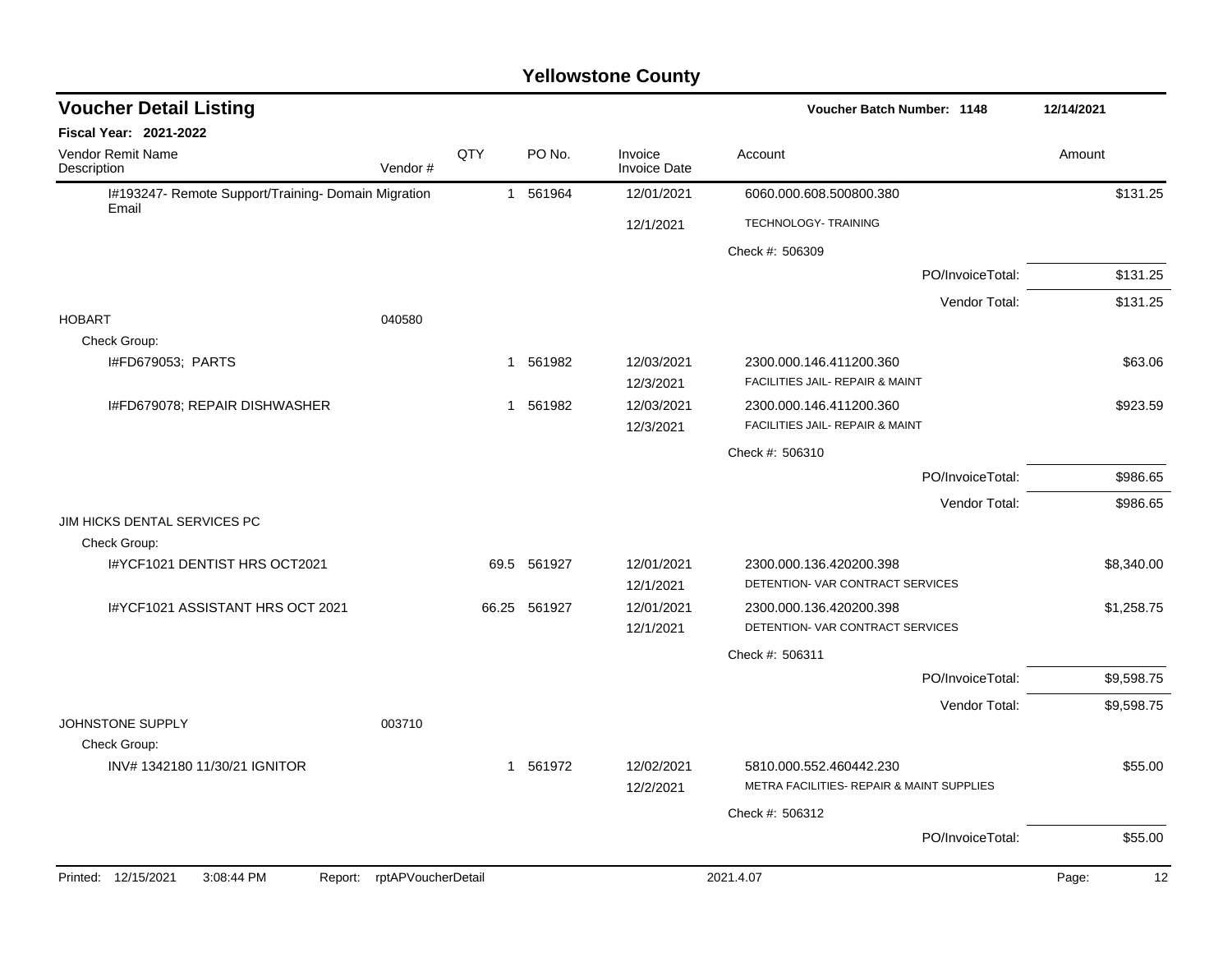| <b>Voucher Detail Listing</b>                   |                    |     |          |                                | Voucher Batch Number: 1148                                |                  | 12/14/2021  |
|-------------------------------------------------|--------------------|-----|----------|--------------------------------|-----------------------------------------------------------|------------------|-------------|
| <b>Fiscal Year: 2021-2022</b>                   |                    |     |          |                                |                                                           |                  |             |
| Vendor Remit Name<br>Description                | Vendor#            | QTY | PO No.   | Invoice<br><b>Invoice Date</b> | Account                                                   |                  | Amount      |
|                                                 |                    |     |          |                                |                                                           | Vendor Total:    | \$55.00     |
| JORDAN, SUSAN                                   |                    |     |          |                                |                                                           |                  |             |
| Check Group:                                    |                    |     |          |                                |                                                           |                  |             |
| 10/29-11/26/21 MAINT ZIMMERMAN PK               |                    |     | 1 562042 | 12/03/2021<br>12/3/2021        | 2210.000.405.460430.399<br>PARKS- OTHER CONTRACT SERVICES |                  | \$340.00    |
|                                                 |                    |     |          |                                | Check #: 506313                                           |                  |             |
|                                                 |                    |     |          |                                |                                                           | PO/InvoiceTotal: | \$340.00    |
|                                                 |                    |     |          |                                |                                                           | Vendor Total:    | \$340.00    |
| <b>KELLING, TAMI</b>                            |                    |     |          |                                |                                                           |                  |             |
| Check Group:                                    |                    |     |          |                                |                                                           |                  |             |
| November 2021 Mileage                           |                    |     | 1 561946 | 12/01/2021<br>12/1/2021        | 2399.000.235.420250.370<br><b>YSC-TRAVEL</b>              |                  | \$67.65     |
|                                                 |                    |     |          |                                |                                                           |                  |             |
|                                                 |                    |     |          |                                | Check #: 506314                                           |                  |             |
|                                                 |                    |     |          |                                |                                                           | PO/InvoiceTotal: | \$67.65     |
| KINGS ACE HARDWARE, STATE                       |                    |     |          |                                |                                                           | Vendor Total:    | \$67.65     |
| Check Group:                                    |                    |     |          |                                |                                                           |                  |             |
| I#745165/2; A#200411 YCCH; STEEL WOOL           |                    |     | 1 562002 | 12/03/2021                     | 1000.000.145.411200.360                                   |                  | \$17.16     |
|                                                 |                    |     |          | 12/3/2021                      | FACILITIES- REPAIR & MAINT SERVICE                        |                  |             |
|                                                 |                    |     |          |                                | Check #: 506315                                           |                  |             |
|                                                 |                    |     |          |                                |                                                           | PO/InvoiceTotal: | \$17.16     |
|                                                 |                    |     |          |                                |                                                           | Vendor Total:    | \$17.16     |
| KITTELSON & ASSOCIATES                          |                    |     |          |                                |                                                           |                  |             |
| Check Group:                                    |                    |     |          |                                |                                                           |                  |             |
| INV# 119651 08/17/21 PROF SRVCS THROUGH 7/31/21 |                    |     | 1 562013 | 12/03/2021<br>12/3/2021        | 5811.000.552.460442.930<br>FACILITIES- LAND IMPROVEMENT   |                  | \$11,327.50 |
|                                                 |                    |     |          |                                | Check #: 506316                                           |                  |             |
|                                                 |                    |     |          |                                |                                                           | PO/InvoiceTotal: | \$11,327.50 |
|                                                 |                    |     |          |                                |                                                           | Vendor Total:    | \$11,327.50 |
| LAUREL FORD.                                    | 035786             |     |          |                                |                                                           |                  |             |
| Printed: 12/15/2021<br>3:08:44 PM<br>Report:    | rptAPVoucherDetail |     |          |                                | 2021.4.07                                                 |                  | Page:<br>13 |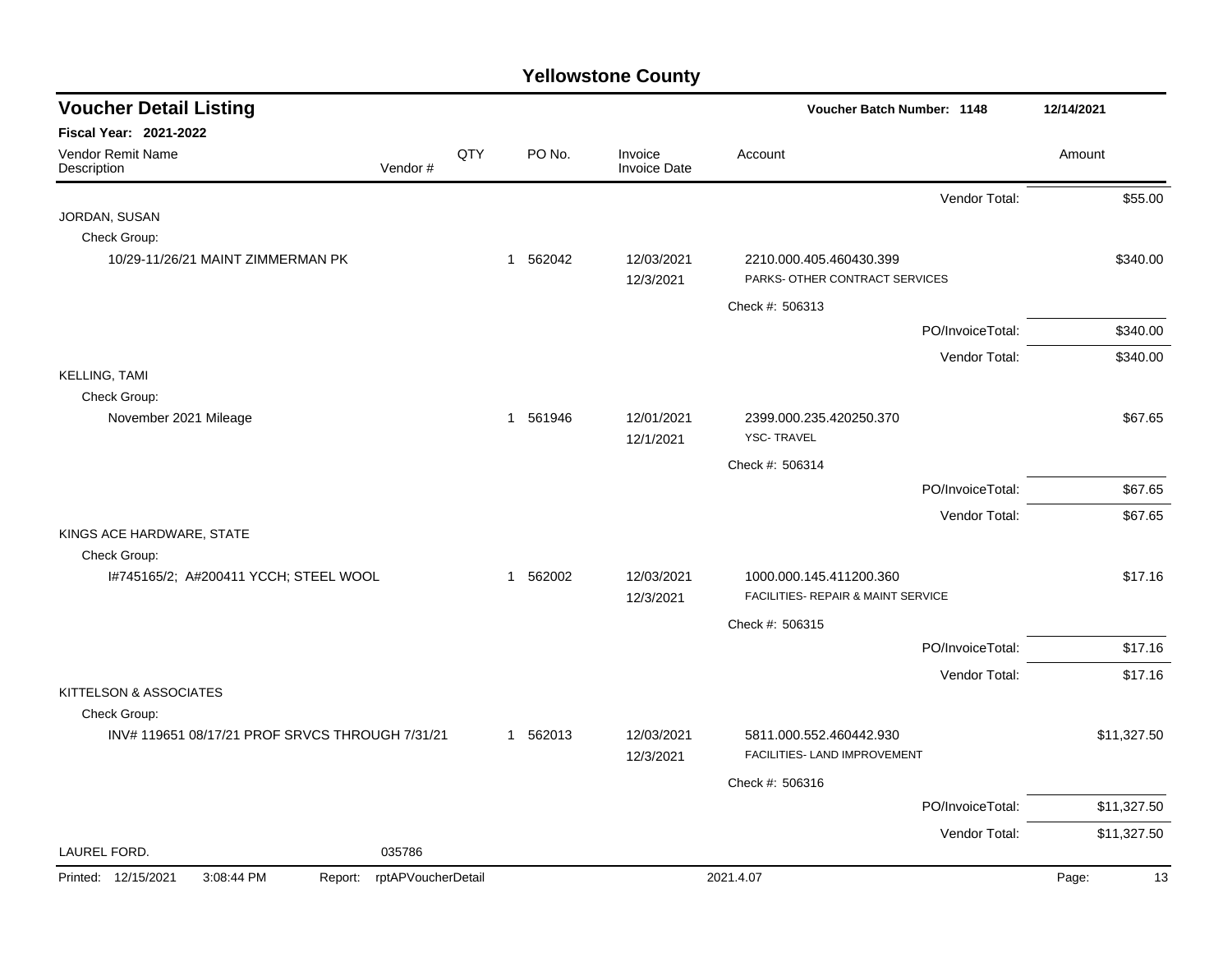#### Check Group: I# FOCS320462 A# 48507 / Repair 2016 Transit Van 1 561934 12/01/2021 2399.000.235.420250.360 \$8,348.82 12/1/2021 YSC- REPAIRS & MAINT SERVICE Check #: 506317 PO/InvoiceTotal: \$8,348.82 Vendor Total: \$8,348.82 LAUREL OUTLOOK 020198 Check Group: A#88400 Subscription Renewal; 12/22/21 expiration date  $$49.00$ <br>
1 561969 12/03/2021 1000.000.113.410540.332 12/3/2021 TREASURER- PUBLICATIONS Check #: 506318 PO/InvoiceTotal: \$49.00 Vendor Total: \$49.00 MASTERCARD B NOALL Check Group: B NOALL A#2563 EXXONMOBIL 10/25/21 1 1 561938 12/01/2021 2300.000.136.420200.310 **P-Card Payee:** MASTERCARD 12/1/2021 DETENTION- PRISONER TRANSPORT A#2563 CONOCO 11/2/21 **1 561938** 12/01/2021 2300.000.136.420200.310 **570.65** 370.65 **P-Card Payee:** MASTERCARD 12/1/2021 DETENTION- PRISONER TRANSPORT A#2563 CONOCO 11/12/21 655.38 12/01/2021 2300.000.136.420200.310 555.38 **P-Card Payee:** MASTERCARD **NASTER ARE A CONSUMING A PAYABLE 12/1/2021** DETENTION- PRISONER TRANSPORT Check #: 506344 PO/InvoiceTotal: \$178.03 Vendor Total: \$178.03 MASTERCARD D PITMAN Check Group: D PITMAN A#1190 MT Jack's, Tom Lowrey MetraPark Discussion 1 561942 12/01/2021 1000.000.199.411800.336 35.28 **P-Card Payee:** MASTERCARD **12/1/2021** MISC- PUBLIC RELATIONS **Voucher Batch Number: Yellowstone County** Vendor Remit Name Description **Voucher Detail Listing Fiscal Year: 2021-2022 1148 12/14/2021** PO No. Invoice Account Amount Amount Amount Amount Vendor # QTY Invoice Date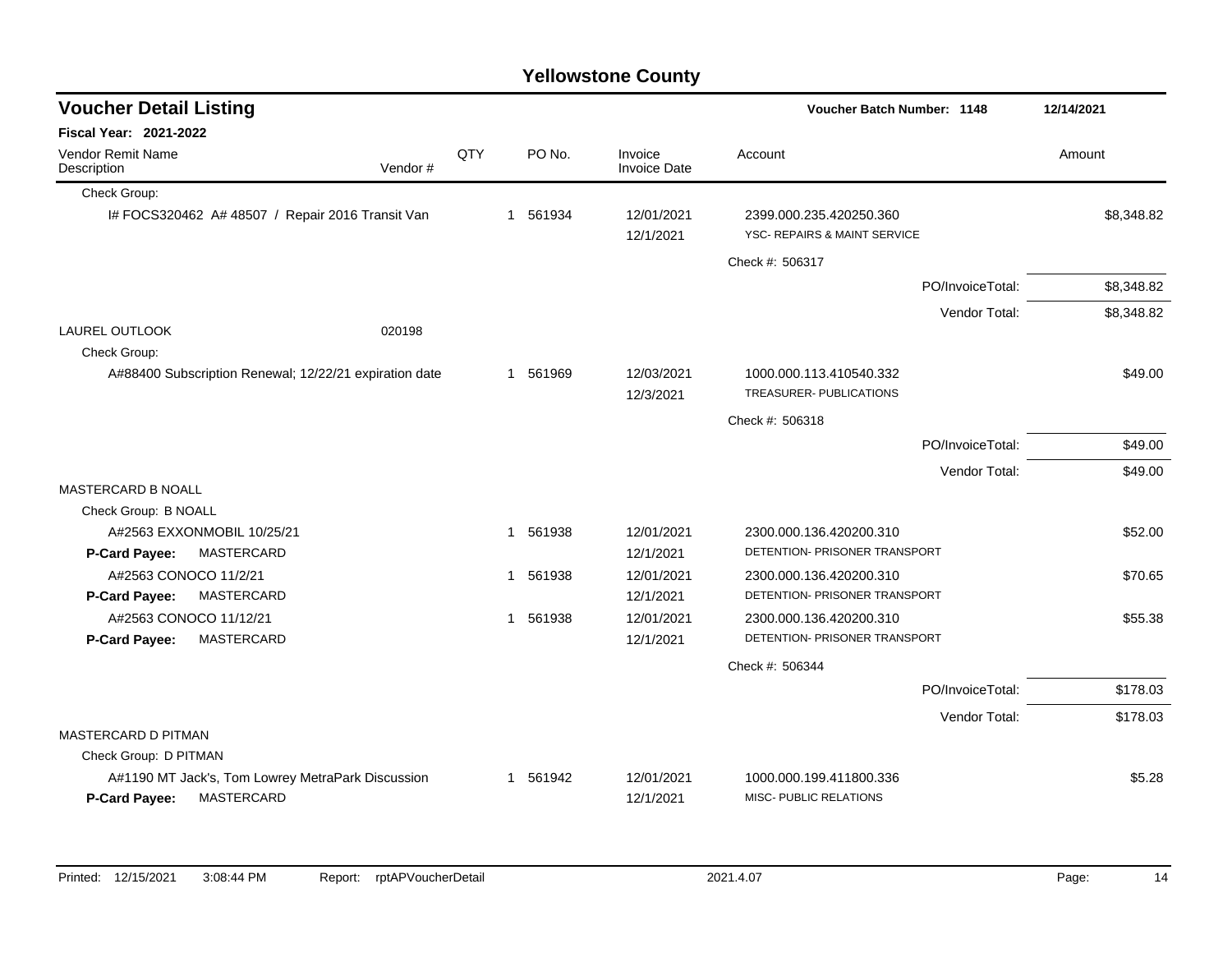| <b>Voucher Detail Listing</b>                                             |         |     |          |                                |                                                          | <b>Voucher Batch Number: 1148</b> |            |  |
|---------------------------------------------------------------------------|---------|-----|----------|--------------------------------|----------------------------------------------------------|-----------------------------------|------------|--|
| <b>Fiscal Year: 2021-2022</b>                                             |         |     |          |                                |                                                          |                                   |            |  |
| <b>Vendor Remit Name</b><br>Description                                   | Vendor# | QTY | PO No.   | Invoice<br><b>Invoice Date</b> | Account                                                  |                                   | Amount     |  |
| A#1190 2021 IAFE Conf Reg, San Antonio 11/28-1/21<br>D.P.                 |         |     | 1 561942 | 12/01/2021                     | 1000.000.100.410100.371                                  |                                   | \$429.00   |  |
| <b>P-Card Payee:</b><br><b>MASTERCARD</b>                                 |         |     |          | 12/1/2021                      | <b>BOCC- TRAVEL PITMAN</b>                               |                                   |            |  |
| A#1190 2021 MACo Elected Officials Training, Helena<br>12/6-8/21 D.P.     |         |     | 1 561942 | 12/01/2021                     | 1000.000.100.410100.371                                  |                                   | \$250.00   |  |
| <b>P-Card Payee:</b><br>MASTERCARD                                        |         |     |          | 12/1/2021                      | <b>BOCC- TRAVEL PITMAN</b>                               |                                   |            |  |
| A#1190 Jimmy John's, PCC Meeting                                          |         |     | 1 561942 | 12/01/2021                     | 1000.000.199.411800.336                                  |                                   | \$66.13    |  |
| P-Card Payee:<br>MASTERCARD                                               |         |     |          | 12/1/2021                      | MISC- PUBLIC RELATIONS                                   |                                   |            |  |
| A#1190 United Flight; IAFE Annual Conv. San Antonio<br>11/27-12/2/21 D.P. |         |     | 1 561942 | 12/01/2021                     | 1000.000.100.410100.371                                  |                                   | \$282.99   |  |
| MASTERCARD<br>P-Card Payee:                                               |         |     |          | 12/1/2021                      | <b>BOCC- TRAVEL PITMAN</b>                               |                                   |            |  |
|                                                                           |         |     |          |                                | Check #: 506345                                          |                                   |            |  |
|                                                                           |         |     |          |                                |                                                          | PO/InvoiceTotal:                  | \$1,033.40 |  |
| MASTERCARD D RINDAHL HARVILAK                                             |         |     |          |                                |                                                          | Vendor Total:                     | \$1,033.40 |  |
| Check Group: D RINDAHL                                                    |         |     |          |                                |                                                          |                                   |            |  |
| A#2692 EXXONMOBIL 10/22/21<br><b>P-Card Payee:</b><br>MASTERCARD          |         |     | 1 561948 | 12/01/2021<br>12/1/2021        | 2300.000.136.420200.310<br>DETENTION- PRISONER TRANSPORT |                                   | \$55.23    |  |
| A#2692 CONOCO WS TRIP 10/26/21                                            |         |     | 1 561948 | 12/01/2021                     | 2300.000.135.420180.310                                  |                                   | \$34.89    |  |
| P-Card Payee:<br>MASTERCARD                                               |         |     |          | 12/1/2021                      | MISC- PRISONER TRANSPORT                                 |                                   |            |  |
|                                                                           |         |     |          |                                | Check #: 506346                                          |                                   |            |  |
|                                                                           |         |     |          |                                |                                                          | PO/InvoiceTotal:                  | \$90.12    |  |
|                                                                           |         |     |          |                                |                                                          | Vendor Total:                     | \$90.12    |  |
| <b>MASTERCARD J MARTIN</b>                                                |         |     |          |                                |                                                          |                                   |            |  |
| Check Group: J MARTIN                                                     |         |     |          |                                |                                                          |                                   |            |  |
| A#3226 1#113705382 - PayPal fee                                           |         |     | 1 561928 | 12/01/2021                     | 2393.000.102.410950.368                                  |                                   | \$30.00    |  |
| P-Card Payee:<br>MASTERCARD                                               |         |     |          | 12/1/2021                      | RECORDS PRES- SOFTWARE/HARDWARE MAINT                    |                                   |            |  |
|                                                                           |         |     |          |                                | Check #: 506347                                          |                                   |            |  |
|                                                                           |         |     |          |                                |                                                          | PO/InvoiceTotal:                  | \$30.00    |  |
|                                                                           |         |     |          |                                |                                                          | Vendor Total:                     | \$30.00    |  |
| MASTERCARD J SHIRLEY<br>Check Group: J SHIRLEY                            |         |     |          |                                |                                                          |                                   |            |  |
|                                                                           |         |     |          |                                |                                                          |                                   |            |  |

Printed: 12/15/2021 3:08:44 PM Report: rptAPVoucherDetail 2021.4.07 2021.4.07 Page: 15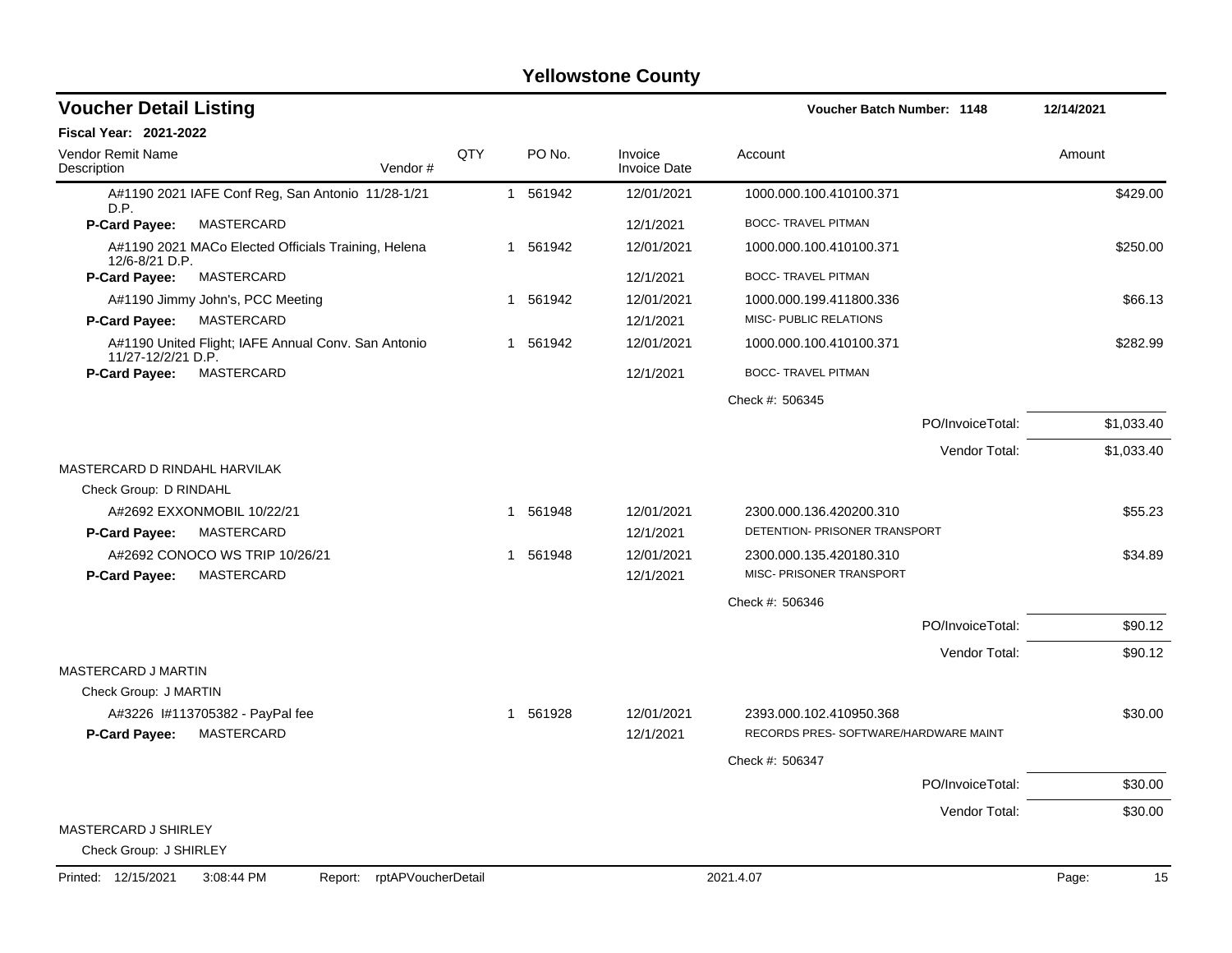#### A#8582 CONOCO 10/22/21 1 1 561944 12/01/2021 2300.000.136.420200.310 538.04 **P-Card Payee:** MASTERCARD 12/1/2021 DETENTION- PRISONER TRANSPORT A#8582 CONOCO 10/28/21 661944 12/01/2021 2300.000.136.420200.310 375.79 **P-Card Payee:** MASTERCARD **NASTER ARE A CONSUMING A PAYABLE 12/1/2021** DETENTION- PRISONER TRANSPORT A#8582 CONOCO WS TRIP 11/3/21 1 561944 12/01/2021 2300.000.135.420180.310 **P-Card Payee:** MASTERCARD MISC- PRISONER TRANSPORT MISC- PRISONER TRANSPORT Check #: 506348 PO/InvoiceTotal: \$165.45 Vendor Total: \$165.45 MASTERCARD J SLAVICK Check Group: J SLAVACK A#9823- METRAPARK Domain Registration 1 1 561963 12/01/2021 1000.000.115.410580.220 530.00 **P-Card Payee:** MASTERCARD **12/1/2021** IT-OPERATING SUPPLIES A#9823- AA Batteries 6 1 561963 12/01/2021 1000.000.115.410580.220 529.31 **P-Card Payee:** MASTERCARD **12/1/2021** IT-OPERATING SUPPLIES A#9823- Red Felt Tip Pens **1 561963** 12/01/2021 1000.000.115.410580.220 **1000.000 115.410580.220 P-Card Payee:** MASTERCARD **12/1/2021** IT-OPERATING SUPPLIES A#9823- I.T./S.O- Markers, Heat Shrink Tube, USB's, RFID Card 1 561963 12/01/2021 1000.000.115.410580.220 \$75.59 **P-Card Payee:** MASTERCARD **12/1/2021** IT-OPERATING SUPPLIES Check #: 506349 PO/InvoiceTotal: \$141.65 Vendor Total: \$141.65 MASTERCARD KC WILLIAMS Check Group: KC WILLIAMS A#1232; GAS 1 561995 12/03/2021 1000.000.124.420600.231 \$185.39 **P-Card Payee:** MASTERCARD **12/3/2021** DES- GAS/OIL/GREASE A#1232; GAS REBATE 1 1 561995 12/03/2021 1000.000.124.420600.231 (\$0.33) **Voucher Batch Number:** Vendor Remit Name **Description Voucher Detail Listing Fiscal Year: 2021-2022 1148 12/14/2021** PO No. Invoice Account Amount Amount Amount Amount Vendor # QTY Invoice Date

**P-Card Payee:** MASTERCARD 12/3/2021 DES- GAS/OIL/GREASE

**Yellowstone County**

Check #: 506350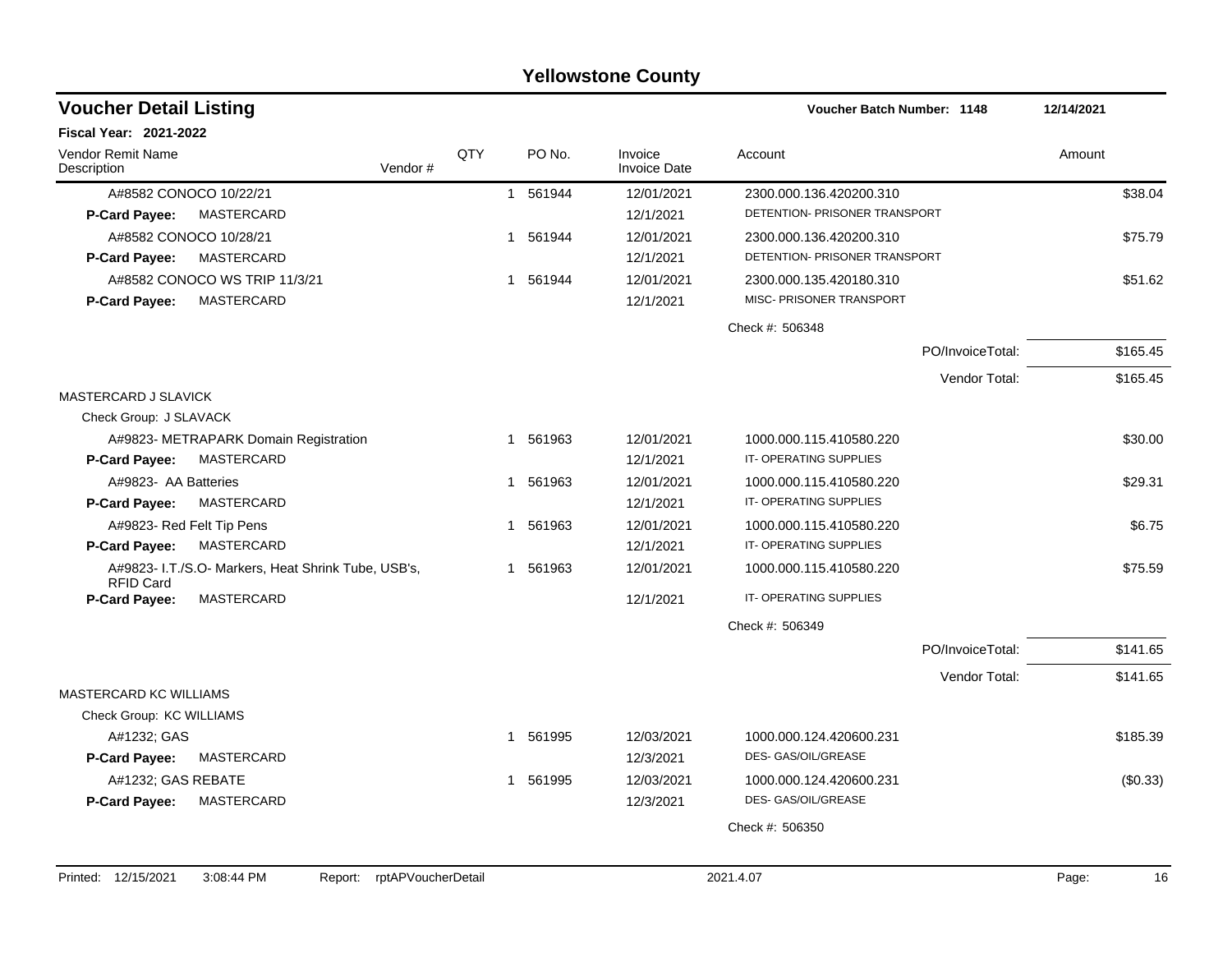| <b>Voucher Detail Listing</b>                |                    |     |                        |                                | Voucher Batch Number: 1148         |                  | 12/14/2021  |
|----------------------------------------------|--------------------|-----|------------------------|--------------------------------|------------------------------------|------------------|-------------|
| Fiscal Year: 2021-2022                       |                    |     |                        |                                |                                    |                  |             |
| Vendor Remit Name<br>Description             | Vendor#            | QTY | PO No.                 | Invoice<br><b>Invoice Date</b> | Account                            |                  | Amount      |
|                                              |                    |     |                        |                                |                                    | PO/InvoiceTotal: | \$185.06    |
|                                              |                    |     |                        |                                |                                    | Vendor Total:    | \$185.06    |
| <b>MASTERCARD M WILLIAMS</b>                 |                    |     |                        |                                |                                    |                  |             |
| Check Group: M WILLIAMS                      |                    |     |                        |                                |                                    |                  |             |
| A#2570; CLE registration fee for M.E L.R.    |                    |     | 1 561947               | 12/01/2021                     | 2190.000.429.510333.380            |                  | \$688.00    |
| MASTERCARD<br>P-Card Payee:                  |                    |     |                        | 12/1/2021                      | <b>INSUR ADMIN- TRAINING</b>       |                  |             |
| A#2570; Lunch for inquest                    |                    |     | 1 561947               | 12/01/2021                     | 2190.000.429.510200.394            |                  | \$130.00    |
| MASTERCARD<br><b>P-Card Payee:</b>           |                    |     |                        | 12/1/2021                      | DEFENSE COSTS-WITNESS & JURY FEES  |                  |             |
| A#2570; Bagels for inquest                   |                    |     | 1 561947               | 12/01/2021                     | 2190.000.429.510200.394            |                  | \$28.75     |
| P-Card Payee:<br><b>MASTERCARD</b>           |                    |     |                        | 12/1/2021                      | DEFENSE COSTS-WITNESS & JURY FEES  |                  |             |
|                                              |                    |     |                        |                                | Check #: 506351                    |                  |             |
|                                              |                    |     |                        |                                |                                    | PO/InvoiceTotal: | \$846.75    |
|                                              |                    |     |                        |                                |                                    | Vendor Total:    | \$846.75    |
| MASTERCARD MOTOR POOL                        | 045773             |     |                        |                                |                                    |                  |             |
| Check Group: MOTOR POOL 1                    |                    |     |                        |                                |                                    |                  |             |
| A#3105; GAS                                  |                    |     | 1 561973               | 12/03/2021                     | 1000.000.199.411800.231            |                  | \$35.66     |
| MASTERCARD<br>P-Card Payee:                  |                    |     |                        | 12/3/2021                      | MISC- GAS/OIL/GREASE               |                  |             |
|                                              |                    |     |                        |                                | Check #: 506352                    |                  |             |
|                                              |                    |     |                        |                                |                                    | PO/InvoiceTotal: | \$35.66     |
|                                              |                    |     |                        |                                |                                    | Vendor Total:    | \$35.66     |
| <b>MASTERCARD S METZGER</b>                  |                    |     |                        |                                |                                    |                  |             |
| Check Group: S METZGER                       |                    |     |                        |                                |                                    |                  |             |
| A#8592 KATOM MICROWAVES 10/26                |                    |     | 1 561940               | 12/01/2021                     | 2300.000.136.420200.220            |                  | \$954.79    |
| MASTERCARD<br><b>P-Card Payee:</b>           |                    |     |                        | 12/1/2021                      | DETENTION- OPERATING SUPPLIES      |                  |             |
| A#8592 PHARM LIC MT DEP 21/22                |                    |     | 1 561940               | 12/01/2021                     | 2300.000.136.420200.220            |                  | \$225.00    |
| <b>MASTERCARD</b><br><b>P-Card Payee:</b>    |                    |     |                        | 12/1/2021                      | DETENTION- OPERATING SUPPLIES      |                  |             |
| A#8592 SPITMASKS                             |                    |     | 1 561940               | 12/01/2021                     | 2300.000.136.420200.220            |                  | \$633.00    |
| MASTERCARD<br><b>P-Card Payee:</b>           |                    |     |                        | 12/1/2021                      | DETENTION- OPERATING SUPPLIES      |                  |             |
| A#8592 ADOBE 12/22                           |                    |     | 561940<br>$\mathbf{1}$ | 12/01/2021                     | 2300.000.136.420200.368            |                  | \$14.99     |
| <b>MASTERCARD</b><br>P-Card Payee:           |                    |     |                        | 12/1/2021                      | DETENTION- SOFTWARE/HARDWARE MAINT |                  |             |
| Printed: 12/15/2021<br>3:08:44 PM<br>Report: | rptAPVoucherDetail |     |                        |                                | 2021.4.07                          |                  | 17<br>Page: |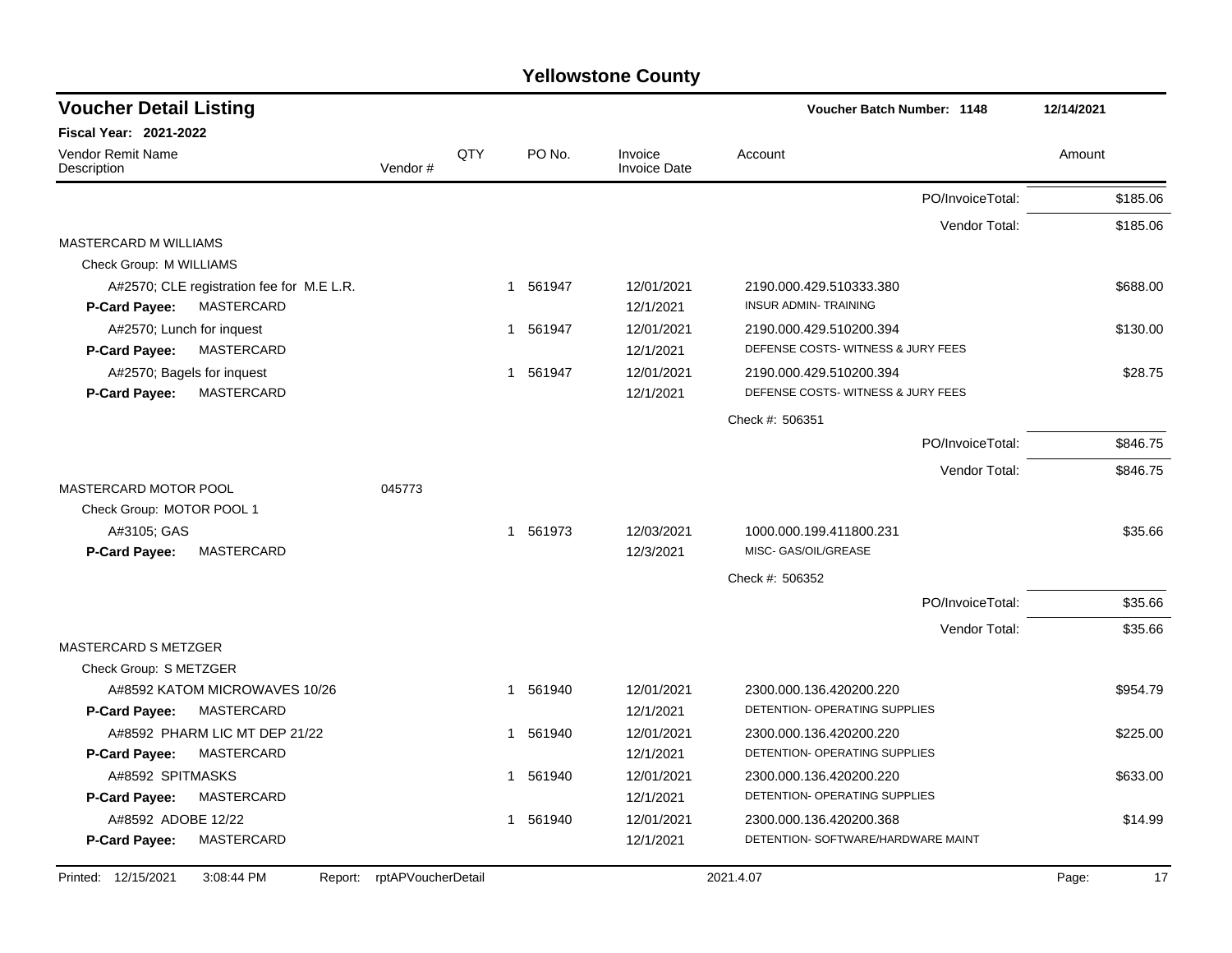| <b>Voucher Detail Listing</b>                                                            |                    |     |          |                                | Voucher Batch Number: 1148                     |                  | 12/14/2021  |
|------------------------------------------------------------------------------------------|--------------------|-----|----------|--------------------------------|------------------------------------------------|------------------|-------------|
| <b>Fiscal Year: 2021-2022</b>                                                            |                    |     |          |                                |                                                |                  |             |
| <b>Vendor Remit Name</b><br>Description                                                  | Vendor#            | QTY | PO No.   | Invoice<br><b>Invoice Date</b> | Account                                        |                  | Amount      |
| A#8592 AMAZONE CREDIT RET                                                                |                    |     | 1 561940 | 12/01/2021                     | 2300.000.136.420200.220                        |                  | (\$86.33)   |
| <b>MASTERCARD</b><br><b>P-Card Payee:</b>                                                |                    |     |          | 12/1/2021                      | DETENTION- OPERATING SUPPLIES                  |                  |             |
|                                                                                          |                    |     |          |                                | Check #: 506353                                |                  |             |
|                                                                                          |                    |     |          |                                |                                                | PO/InvoiceTotal: | \$1,741.45  |
|                                                                                          |                    |     |          |                                |                                                | Vendor Total:    | \$1,741.45  |
| MASTERCARD SHERIFF DEPT TRAINING 1                                                       |                    |     |          |                                |                                                |                  |             |
| Check Group: SHERIFF DEPT 1                                                              |                    |     |          |                                |                                                |                  |             |
| A#2007: Lodging Zetx Conf Mesa 11/2-5/21 TC<br><b>MASTERCARD</b><br><b>P-Card Payee:</b> |                    |     | 1 562007 | 12/02/2021<br>12/2/2021        | 2300.000.130.420110.370<br><b>ADMIN-TRAVEL</b> |                  | \$432.18    |
|                                                                                          |                    |     |          |                                | Check #: 506354                                |                  |             |
|                                                                                          |                    |     |          |                                |                                                | PO/InvoiceTotal: | \$432.18    |
|                                                                                          |                    |     |          |                                |                                                | Vendor Total:    | \$432.18    |
| MASTERCARD SHERIFF DEPT TRAINING 2                                                       |                    |     |          |                                |                                                |                  |             |
| Check Group: SHERIFF TRAINING                                                            |                    |     |          |                                |                                                |                  |             |
| 2<br>A#1737 Fuel FTO Class Lewistown 10/17-22/21 BT                                      |                    |     | 1 561943 | 12/01/2021                     | 2300.000.130.420110.370                        |                  | \$30.11     |
| P-Card Payee:<br><b>MASTERCARD</b>                                                       |                    |     |          | 12/1/2021                      | <b>ADMIN-TRAVEL</b>                            |                  |             |
| A#1737 Lunch shooting review board.                                                      |                    |     | 1 561943 | 12/01/2021                     | 2300.000.130.420110.370                        |                  | \$42.95     |
| <b>MASTERCARD</b><br><b>P-Card Payee:</b>                                                |                    |     |          | 12/1/2021                      | <b>ADMIN-TRAVEL</b>                            |                  |             |
| A#1737 Lodging coroners inquest Anaconda 11/3-4/21                                       |                    |     | 1 561943 | 12/01/2021                     | 2300.000.126.420800.202                        |                  | \$195.32    |
| J.B.<br><b>P-Card Payee:</b><br><b>MASTERCARD</b>                                        |                    |     |          | 12/1/2021                      | CORONER- EXPENSE OF INVEST                     |                  |             |
| A#1737 DVD burner for DUI Center                                                         |                    |     | 1 561943 | 12/01/2021                     | 2300.000.130.420110.345                        |                  | \$80.40     |
| P-Card Payee:<br>MASTERCARD                                                              |                    |     |          | 12/1/2021                      | ADMIN- TELEPHONE & TECHNOLOGY                  |                  |             |
|                                                                                          |                    |     |          |                                | Check #: 506355                                |                  |             |
|                                                                                          |                    |     |          |                                |                                                | PO/InvoiceTotal: | \$348.78    |
|                                                                                          |                    |     |          |                                |                                                | Vendor Total:    | \$348.78    |
| MASTERCARD T KACZMAREK                                                                   |                    |     |          |                                |                                                |                  |             |
| Check Group: T KACZMAREK                                                                 |                    |     |          |                                |                                                |                  |             |
| A#0102; DRAIN STRAINER                                                                   |                    |     | 1 562010 | 12/03/2021                     | 2300.000.146.411200.360                        |                  | \$299.40    |
| P-Card Payee:<br>MASTERCARD                                                              |                    |     |          | 12/3/2021                      | FACILITIES JAIL- REPAIR & MAINT                |                  |             |
| Printed: 12/15/2021<br>3:08:44 PM<br>Report:                                             | rptAPVoucherDetail |     |          |                                | 2021.4.07                                      |                  | 18<br>Page: |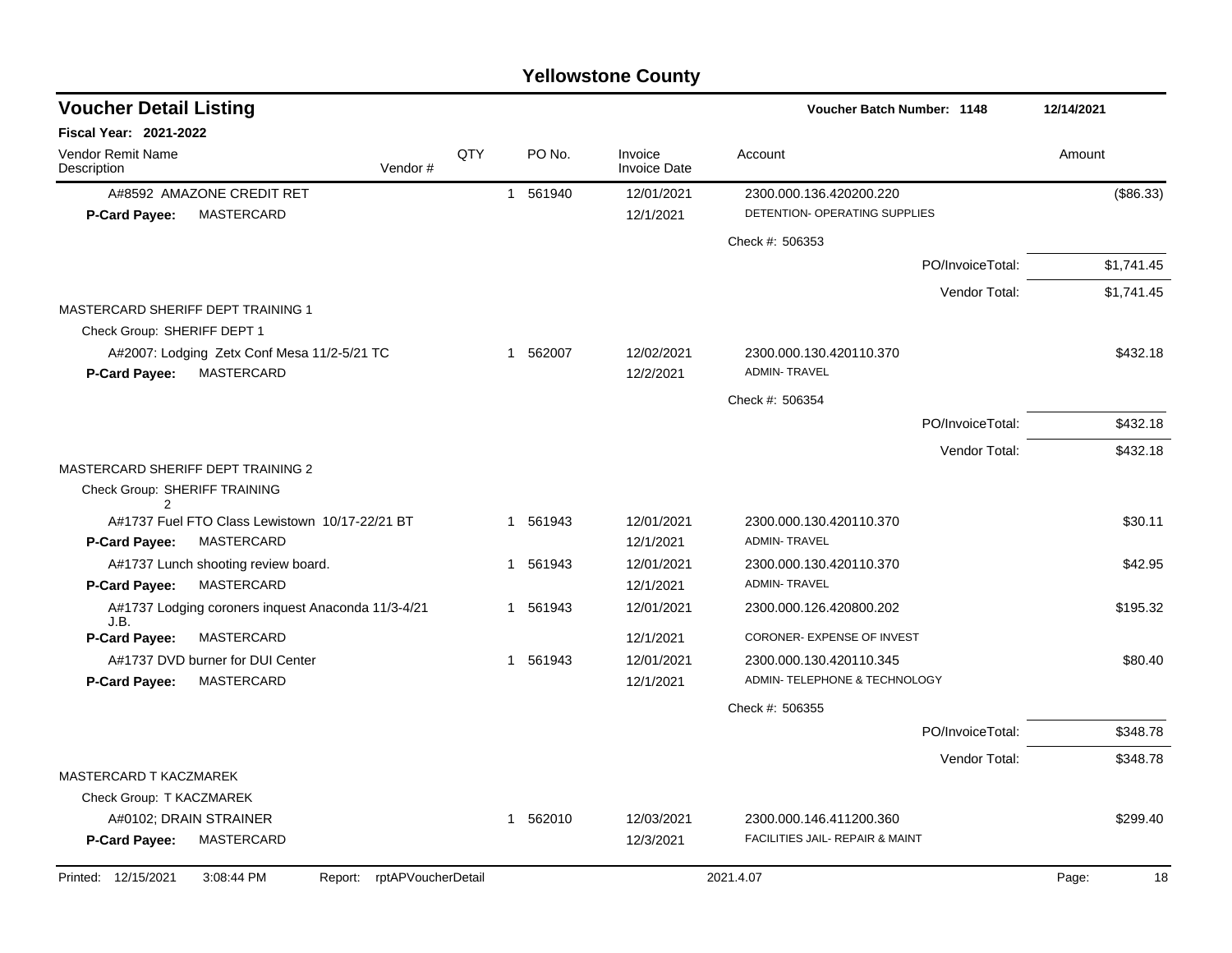| <b>Voucher Detail Listing</b>                                          |                    |          |                                | Voucher Batch Number: 1148                      |                  | 12/14/2021 |          |
|------------------------------------------------------------------------|--------------------|----------|--------------------------------|-------------------------------------------------|------------------|------------|----------|
| <b>Fiscal Year: 2021-2022</b>                                          |                    |          |                                |                                                 |                  |            |          |
| <b>Vendor Remit Name</b><br>Vendor#<br>Description                     | <b>QTY</b>         | PO No.   | Invoice<br><b>Invoice Date</b> | Account                                         |                  | Amount     |          |
| A#0102; DIAPHRAGM KIT                                                  |                    | 1 562010 | 12/03/2021                     | 2300.000.146.411200.360                         |                  |            | \$898.50 |
| MASTERCARD<br>P-Card Payee:                                            |                    |          | 12/3/2021                      | FACILITIES JAIL- REPAIR & MAINT                 |                  |            |          |
|                                                                        |                    |          |                                | Check #: 506356                                 |                  |            |          |
|                                                                        |                    |          |                                |                                                 | PO/InvoiceTotal: | \$1,197.90 |          |
|                                                                        |                    |          |                                |                                                 | Vendor Total:    | \$1,197.90 |          |
| MID-RIVERS COMMUNICATIONS                                              |                    |          |                                |                                                 |                  |            |          |
| Check Group:                                                           |                    |          |                                |                                                 |                  |            |          |
| A#4786600; CUSTER REPEATER                                             |                    | 1 561992 | 12/03/2021<br>12/3/2021        | 1000.000.124.420600.340<br><b>DES-UTILITIES</b> |                  |            | \$57.30  |
|                                                                        |                    |          |                                | Check #: 506319                                 |                  |            |          |
|                                                                        |                    |          |                                |                                                 | PO/InvoiceTotal: |            | \$57.30  |
|                                                                        |                    |          |                                |                                                 | Vendor Total:    |            | \$57.30  |
| MONTANA COUNTY ATTORNEY'S ASSOCIATION<br>037869                        |                    |          |                                |                                                 |                  |            |          |
| Check Group:                                                           |                    |          |                                |                                                 |                  |            |          |
| I#608 Registration M. English MCAA Winter Training Dec.<br>1-3, 2021   |                    | 1 561966 | 12/02/2021                     | 2190.000.429.510333.380                         |                  |            | \$240.00 |
|                                                                        |                    |          | 12/2/2021                      | <b>INSUR ADMIN-TRAINING</b>                     |                  |            |          |
| I#608 Registration K. Hendricks MCAA Winter Training<br>Dec. 1-3, 2021 |                    | 1 561966 | 12/02/2021                     | 2301.000.122.411100.380                         |                  |            | \$240.00 |
|                                                                        |                    |          | 12/2/2021                      | ATTORNEY- TRAINING                              |                  |            |          |
| I#608 Registration S. Currie MCAA Winter Training Dec.<br>$1-3, 2021$  |                    | 1 561966 | 12/02/2021                     | 2301.000.122.411100.380                         |                  |            | \$240.00 |
|                                                                        |                    |          | 12/2/2021                      | ATTORNEY- TRAINING                              |                  |            |          |
| I#608 Registration C. Morris MCAA Winter Training Dec.                 |                    | 1 561966 | 12/02/2021                     | 2301.000.122.411100.380                         |                  |            | \$240.00 |
| 1-3, 2021                                                              |                    |          | 12/2/2021                      | ATTORNEY- TRAINING                              |                  |            |          |
| I#608 Registration H. Chung MCAA Winter Training Dec.                  |                    | 1 561966 | 12/02/2021                     | 2301.000.122.411100.380                         |                  |            | \$240.00 |
| $1-3, 2021$                                                            |                    |          | 12/2/2021                      | ATTORNEY- TRAINING                              |                  |            |          |
|                                                                        |                    |          |                                | Check #: 506320                                 |                  |            |          |
|                                                                        |                    |          |                                |                                                 | PO/InvoiceTotal: | \$1,200.00 |          |
|                                                                        |                    |          |                                |                                                 | Vendor Total:    | \$1,200.00 |          |
| MONTANA LEGISLATIVE SRVS<br>042808                                     |                    |          |                                |                                                 |                  |            |          |
| Printed: 12/15/2021<br>3:08:44 PM<br>Report:                           | rptAPVoucherDetail |          |                                | 2021.4.07                                       |                  | Page:      | 19       |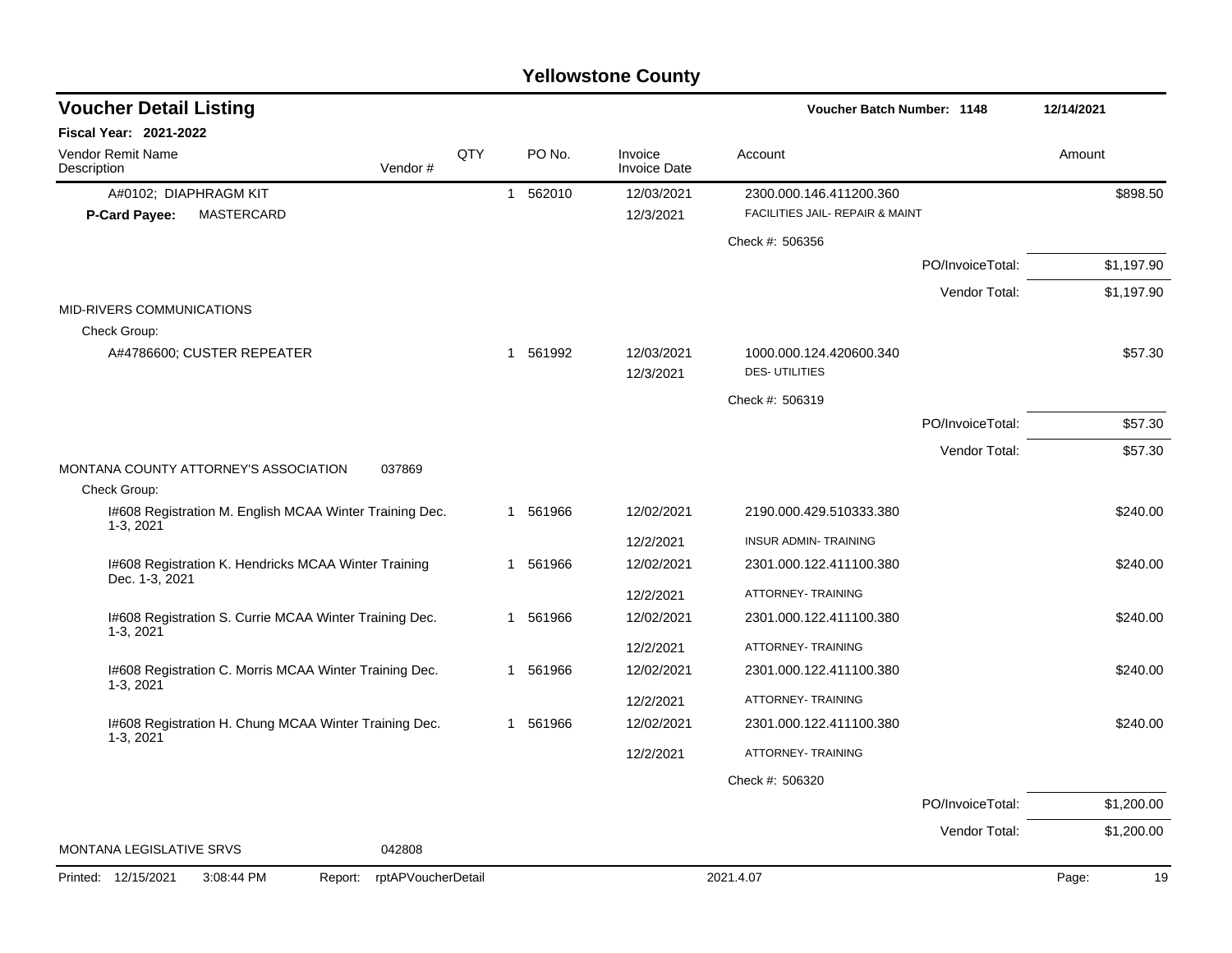|  | <b>Yellowstone County</b> |  |
|--|---------------------------|--|
|--|---------------------------|--|

| <b>Voucher Detail Listing</b>                              |         |              |            |                                | Voucher Batch Number: 1148                               | 12/14/2021 |
|------------------------------------------------------------|---------|--------------|------------|--------------------------------|----------------------------------------------------------|------------|
| <b>Fiscal Year: 2021-2022</b>                              |         |              |            |                                |                                                          |            |
| Vendor Remit Name<br>Description                           | Vendor# | QTY          | PO No.     | Invoice<br><b>Invoice Date</b> | Account                                                  | Amount     |
| Check Group:                                               |         |              |            |                                |                                                          |            |
| 1#37449 MCA DIG ACCESS 2021                                |         | $\mathbf{1}$ | 561919     | 12/01/2021<br>12/1/2021        | 2300.000.136.420200.220<br>DETENTION- OPERATING SUPPLIES | \$175.00   |
|                                                            |         |              |            |                                | Check #: 506321                                          |            |
|                                                            |         |              |            |                                | PO/InvoiceTotal:                                         | \$175.00   |
|                                                            |         |              |            |                                | Vendor Total:                                            | \$175.00   |
| MONTANA MOBILE DOCUMENT SHREDDING INC                      |         |              |            |                                |                                                          |            |
| Check Group:                                               |         |              |            |                                |                                                          |            |
| 1#64183 SHREDDING 12/1/21                                  |         | 394          | 561958     | 12/01/2021                     | 1000.000.199.411800.397                                  | \$74.86    |
|                                                            |         |              |            | 12/1/2021                      | MISC- CONTRACT SERVICES                                  |            |
| 1#64183 SHREDDING 12/1/21                                  |         | 235          | 561958     | 12/01/2021                     | 2301.000.122.411100.399                                  | \$44.65    |
|                                                            |         |              |            | 12/1/2021                      | ATTORNEY- OTHER CONTRACT SERVICES                        |            |
| 1#64183 SHREDDING 12/1/21                                  |         | 359          | 561958     | 12/01/2021                     | 1000.000.221.410330.398                                  | \$68.21    |
|                                                            |         |              |            | 12/1/2021                      | CLERK OF COURT-VARIABLE CONTRACT SERVICE                 |            |
|                                                            |         |              |            |                                | Check #: 506322                                          |            |
|                                                            |         |              |            |                                | PO/InvoiceTotal:                                         | \$187.72   |
| Check Group:                                               |         |              |            |                                |                                                          |            |
| I#64184 Shrredding                                         |         |              | 404 561971 | 12/03/2021                     | 2399.000.235.420250.220                                  | \$76.76    |
|                                                            |         |              |            | 12/3/2021                      | <b>YSC- OPERATING SUPPLIES</b>                           |            |
|                                                            |         |              |            |                                | Check #: 506322                                          |            |
|                                                            |         |              |            |                                | PO/InvoiceTotal:                                         | \$76.76    |
|                                                            |         |              |            |                                | Vendor Total:                                            | \$264.48   |
| <b>MOUNTAIN ALARM</b>                                      |         |              |            |                                |                                                          |            |
| Check Group:                                               |         |              |            |                                |                                                          |            |
| INV# 274325 11/19/21 MAIN CONTROLLER<br><b>REPLACEMENT</b> |         |              | 1 562011   | 12/02/2021                     | 5810.000.552.460442.398                                  | \$380.00   |
|                                                            |         |              |            | 12/2/2021                      | METRA FACILITIES- VARIABLE CONTRACT SERVICE              |            |
| INV# 2603673 11/15/21 CONCESSION CCTV ALARM                |         |              | 1 562011   | 12/02/2021                     | 5811.000.552.460442.369                                  | \$734.11   |
| <b>INSTALL</b>                                             |         |              |            |                                |                                                          |            |
|                                                            |         |              |            | 12/2/2021                      | FACILITIES- BUILDING REPAIRS                             |            |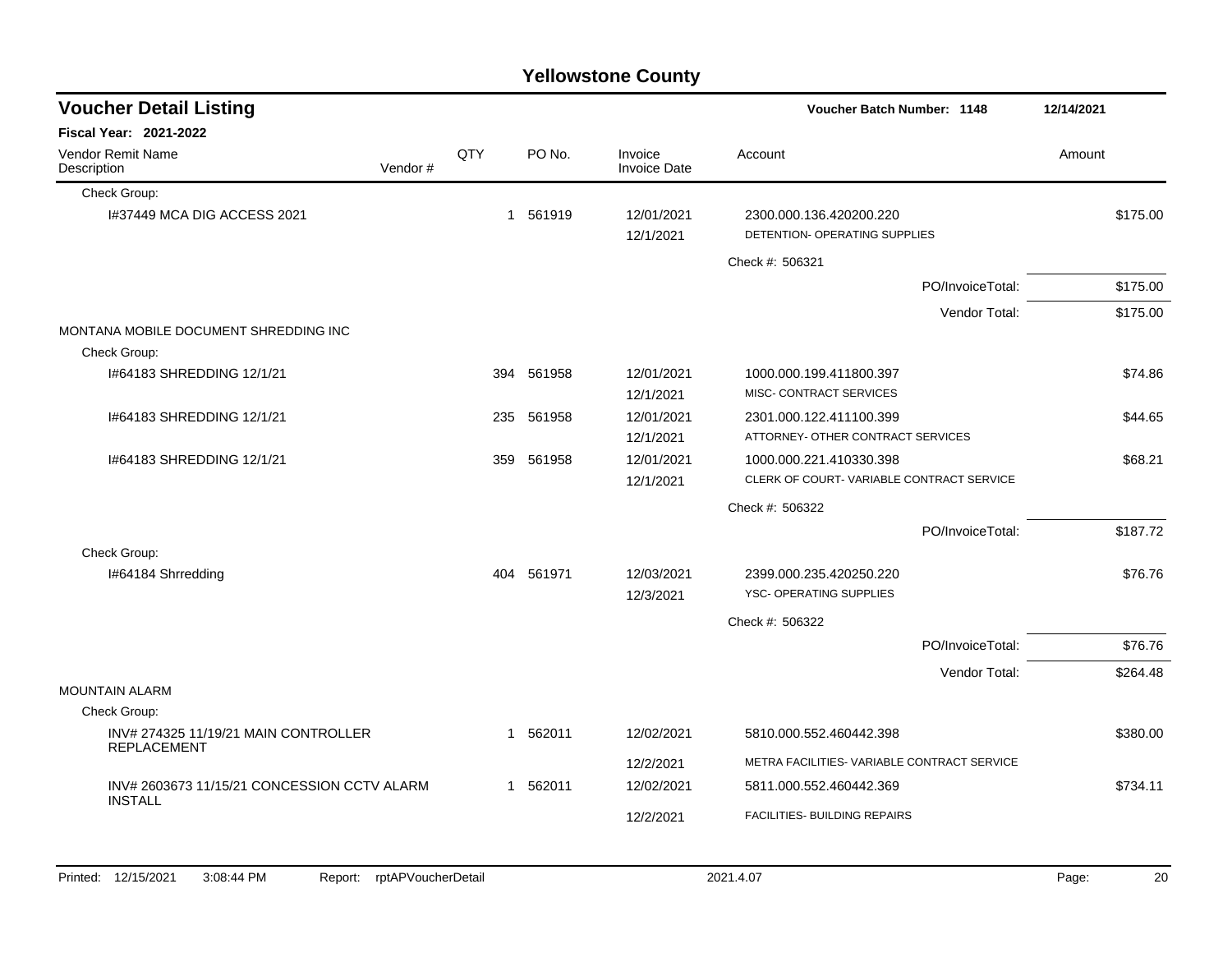| <b>Voucher Detail Listing</b>                                              |     |              |          |                                | Voucher Batch Number: 1148                                    |                  | 12/14/2021  |
|----------------------------------------------------------------------------|-----|--------------|----------|--------------------------------|---------------------------------------------------------------|------------------|-------------|
| <b>Fiscal Year: 2021-2022</b>                                              |     |              |          |                                |                                                               |                  |             |
| Vendor Remit Name<br>Description<br>Vendor#                                | QTY |              | PO No.   | Invoice<br><b>Invoice Date</b> | Account                                                       |                  | Amount      |
| INV# 2603671 11/15/21 ACCESS INSTALL LABOR FOR<br><b>CONCESSIONS ALARM</b> |     |              | 1 562011 | 12/02/2021                     | 5811.000.552.460442.369                                       |                  | \$1,447.74  |
|                                                                            |     |              |          | 12/2/2021                      | FACILITIES- BUILDING REPAIRS                                  |                  |             |
| INV# 2603675 11/15/21 BURGLAR ALARM INSTALL FOR                            |     |              | 1 562011 | 12/02/2021                     | 5811.000.552.460442.369                                       |                  | \$815.65    |
| <b>CONCESSIONS OFFICE</b>                                                  |     |              |          | 12/2/2021                      | FACILITIES- BUILDING REPAIRS                                  |                  |             |
|                                                                            |     |              |          |                                | Check #: 506323                                               |                  |             |
|                                                                            |     |              |          |                                |                                                               | PO/InvoiceTotal: | \$3,377.50  |
| Check Group:                                                               |     |              |          |                                |                                                               |                  |             |
| I#2602601; A#01054 10/31/21 YCCH; LABOR                                    |     | 1            | 562012   | 12/03/2021<br>12/3/2021        | 1000.000.145.411200.360<br>FACILITIES- REPAIR & MAINT SERVICE |                  | \$1,761.64  |
| I#2603691; A#010054 YCCH; LABOR 11/15/21                                   |     | $\mathbf{1}$ | 562012   | 12/03/2021<br>12/3/2021        | 1000.000.145.411200.360<br>FACILITIES- REPAIR & MAINT SERVICE |                  | \$1,383.66  |
|                                                                            |     |              |          |                                | Check #: 506323                                               |                  |             |
|                                                                            |     |              |          |                                |                                                               | PO/InvoiceTotal: | \$3,145.30  |
|                                                                            |     |              |          |                                |                                                               | Vendor Total:    | \$6,522.80  |
| NORTHERN INDUSTRIAL HYGIENE<br>043526                                      |     |              |          |                                |                                                               |                  |             |
| Check Group:                                                               |     |              |          |                                |                                                               |                  |             |
| I#29883; Miller Bldg Project Design & Additional Sampling                  |     |              | 1 561935 | 12/01/2021                     | 4050.000.599.411200.920<br>GENERAL- CAPITAL OUTLAY/ BUILDING  |                  | \$2,620.00  |
|                                                                            |     |              |          | 12/1/2021                      |                                                               |                  |             |
| I#29883; Miller Bldg Sample Analysis                                       |     | 4            | 561935   | 12/01/2021<br>12/1/2021        | 4050.000.599.411200.920<br>GENERAL- CAPITAL OUTLAY/ BUILDING  |                  | \$100.00    |
|                                                                            |     |              |          |                                | Check #: 506324                                               |                  |             |
|                                                                            |     |              |          |                                |                                                               | PO/InvoiceTotal: | \$2,720.00  |
|                                                                            |     |              |          |                                |                                                               | Vendor Total:    | \$2,720.00  |
| NORTHWESTERN ENERGY<br>045035                                              |     |              |          |                                |                                                               |                  |             |
| Check Group:                                                               |     |              |          |                                |                                                               |                  |             |
| A#0996489-1 2550 3RD AVE N 11/22/21                                        |     | 1            | 561920   | 12/01/2021<br>12/1/2021        | 1000.000.145.411200.341<br>FACILITIES-ELECTRICITY             |                  | \$746.84    |
|                                                                            |     |              |          |                                | Check #: 506325                                               |                  |             |
|                                                                            |     |              |          |                                |                                                               | PO/InvoiceTotal: | \$746.84    |
| Printed: 12/15/2021<br>rptAPVoucherDetail<br>3:08:44 PM<br>Report:         |     |              |          |                                | 2021.4.07                                                     |                  | 21<br>Page: |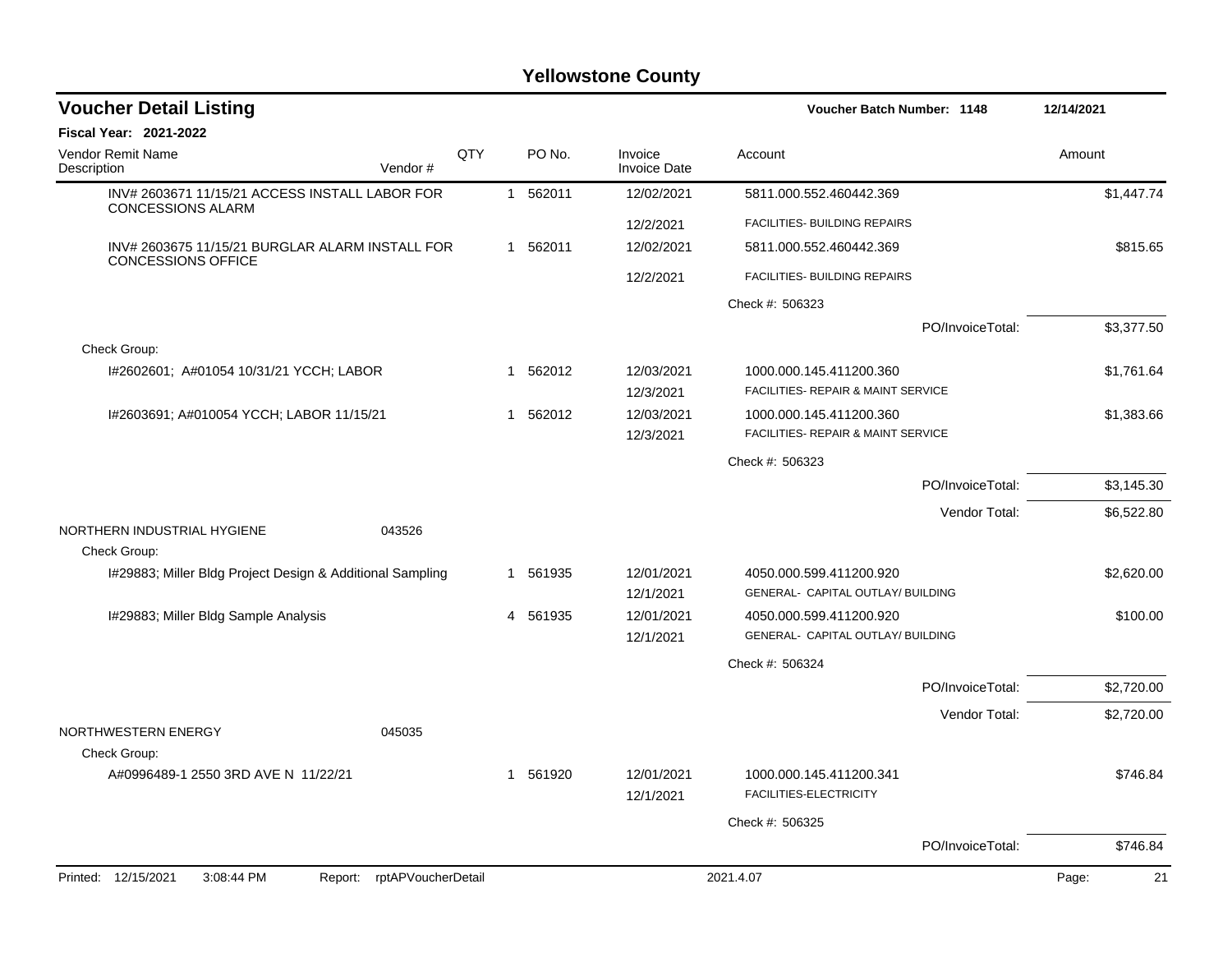| <b>Voucher Detail Listing</b>                                      |               |                                | Voucher Batch Number: 1148                              | 12/14/2021    |
|--------------------------------------------------------------------|---------------|--------------------------------|---------------------------------------------------------|---------------|
| Fiscal Year: 2021-2022                                             |               |                                |                                                         |               |
| Vendor Remit Name<br>Vendor#<br>Description                        | QTY<br>PO No. | Invoice<br><b>Invoice Date</b> | Account                                                 | Amount        |
|                                                                    |               |                                | Vendor Total:                                           | \$746.84      |
| ONSOLVE, LLC                                                       |               |                                |                                                         |               |
| Check Group:                                                       |               |                                |                                                         |               |
| #15200611; CODE RED ANNUAL RENEWAL                                 | 1 561389      | 12/01/2021<br>12/1/2021        | 1000.000.124.420600.368<br>DES- SOFTWARE/HARDWARE MAINT | \$31,500.00   |
| I#15200611 CREDIT MEMO 2649                                        | 1 561389      | 12/01/2021<br>12/1/2021        | 1000.000.124.420600.368<br>DES- SOFTWARE/HARDWARE MAINT | (\$31,500.00) |
| I#15203033 A#71504 CODE RED ANNUAL RENEWAL                         | 1 561389      | 12/01/2021                     | 1000.000.124.420600.368                                 | \$30,000.00   |
| 12/24/21-12/23/22                                                  |               | 12/1/2021                      | DES- SOFTWARE/HARDWARE MAINT                            |               |
|                                                                    |               |                                | Check #: 506326                                         |               |
|                                                                    |               |                                | PO/InvoiceTotal:                                        | \$30,000.00   |
|                                                                    |               |                                | Vendor Total:                                           | \$30,000.00   |
| OSTLUND, JOHN.<br>039112                                           |               |                                |                                                         |               |
| Check Group:                                                       |               |                                |                                                         |               |
| Mileage September/October/November 2021                            | 973 561950    | 12/01/2021<br>12/1/2021        | 1000.000.100.410100.372<br><b>BOCC- TRAVEL OSTLUND</b>  | \$544.88      |
|                                                                    |               |                                | Check #: 506327                                         |               |
|                                                                    |               |                                | PO/InvoiceTotal:                                        | \$544.88      |
|                                                                    |               |                                | Vendor Total:                                           | \$544.88      |
| <b>PACE</b>                                                        |               |                                |                                                         |               |
| Check Group:<br>1#8312258 11/3/21 WATER FEE                        | 1 561929      | 12/01/2021                     | 7260.000.730.431200.362                                 | \$20.00       |
|                                                                    |               | 12/1/2021                      | HOLLING DRAIN- MAINT & REPAIRS                          |               |
| I#8312258 11/3/21 ROOT CUTTING                                     | 2 561929      | 12/01/2021                     | 7260.000.730.431200.362                                 | \$550.00      |
|                                                                    |               | 12/1/2021                      | HOLLING DRAIN- MAINT & REPAIRS                          |               |
|                                                                    |               |                                | Check #: 506328                                         |               |
|                                                                    |               |                                | PO/InvoiceTotal:                                        | \$570.00      |
|                                                                    |               |                                | Vendor Total:                                           | \$570.00      |
| 004980<br>PETERSON QUALITY OFFICE                                  |               |                                |                                                         |               |
| Printed: 12/15/2021<br>3:08:44 PM<br>rptAPVoucherDetail<br>Report: |               |                                | 2021.4.07                                               | 22<br>Page:   |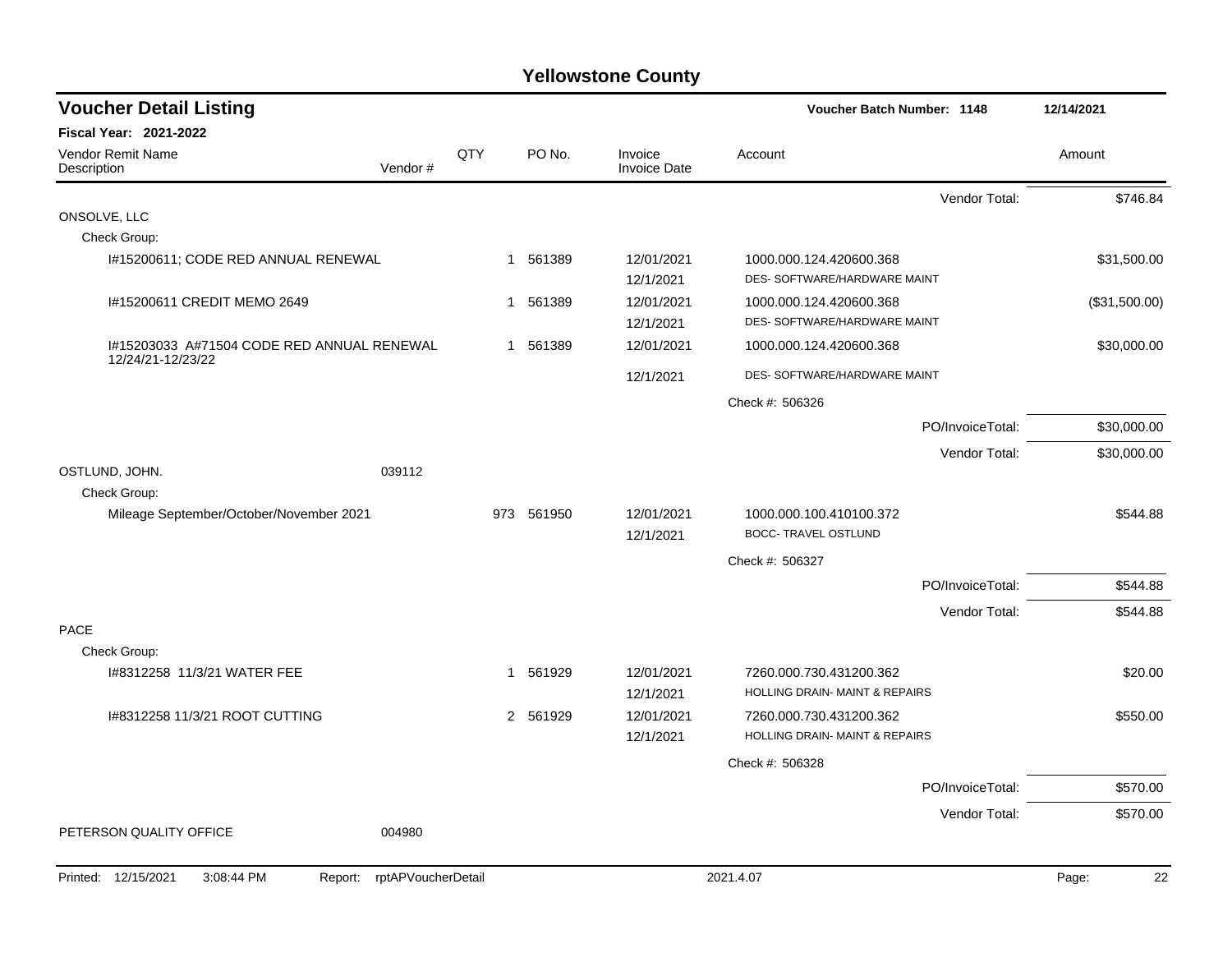| <b>Voucher Detail Listing</b><br><b>Voucher Batch Number: 1148</b> |                               |     | 12/14/2021            |                         |                                                            |                  |             |
|--------------------------------------------------------------------|-------------------------------|-----|-----------------------|-------------------------|------------------------------------------------------------|------------------|-------------|
| <b>Fiscal Year: 2021-2022</b>                                      |                               |     |                       |                         |                                                            |                  |             |
| Vendor Remit Name<br>Description                                   | Vendor#                       | QTY | PO No.                | Invoice<br>Invoice Date | Account                                                    |                  | Amount      |
| Check Group:                                                       |                               |     |                       |                         |                                                            |                  |             |
| I#211129-I001 A#972901 Mthly charge 10/19/21 -<br>11/18/21         |                               |     | 1 561952              | 12/01/2021              | 2399.000.235.420250.210                                    |                  | \$44.20     |
|                                                                    |                               |     |                       | 12/1/2021               | YSC- OFFICE SUPPLIES                                       |                  |             |
|                                                                    |                               |     |                       |                         | Check #: 506329                                            |                  |             |
|                                                                    |                               |     |                       |                         |                                                            | PO/InvoiceTotal: | \$44.20     |
|                                                                    |                               |     |                       |                         |                                                            | Vendor Total:    | \$44.20     |
| PITNEY BOWES<br>Check Group:                                       |                               |     |                       |                         |                                                            |                  |             |
| A#00103603676 INV# 3314708010 11/25/21 MAIL                        |                               |     | 561997<br>1           | 12/02/2021              | 5810.000.551.460442.530                                    |                  | \$582.03    |
| <b>MACHINE LEASE</b>                                               |                               |     |                       | 12/2/2021               | METRA ADMIN-RENT/LEASE                                     |                  |             |
|                                                                    |                               |     |                       |                         | Check #: 506330                                            |                  |             |
|                                                                    |                               |     |                       |                         |                                                            | PO/InvoiceTotal: | \$582.03    |
|                                                                    |                               |     |                       |                         |                                                            | Vendor Total:    | \$582.03    |
| PRIDE OF MONTANA INC<br>Check Group:                               |                               |     |                       |                         |                                                            |                  |             |
| I#71253 MILLER BLDG Cleaning 11/30/21                              |                               |     | 561960<br>1           | 12/01/2021              | 1000.000.145.411200.367                                    |                  | \$5,800.00  |
|                                                                    |                               |     |                       | 12/1/2021               | FACILITIES- JANITORIAL SERVICES                            |                  |             |
| I#71253 MILLER BLDG Cleaning Supplies 11/30/21                     |                               |     | 561960<br>1           | 12/01/2021              | 1000.000.145.411200.224<br>FACILITIES- JANITORIAL SUPPLIES |                  | \$358.74    |
|                                                                    |                               |     |                       | 12/1/2021               |                                                            |                  |             |
|                                                                    |                               |     |                       |                         | Check #: 506331                                            |                  |             |
|                                                                    |                               |     |                       |                         |                                                            | PO/InvoiceTotal: | \$6,158.74  |
| PUBLIC UTILITIES<br>Check Group:                                   | 005150                        |     |                       |                         |                                                            | Vendor Total:    | \$6,158.74  |
| A#129440 3165 King Ave E 11/25/21                                  |                               |     | 561932<br>$\mathbf 1$ | 12/01/2021<br>12/1/2021 | 2300.000.146.411200.342<br>FACILITIES JAIL- WATER/LANDFILL |                  | \$10,230.29 |
| A#254664 3165 King Ave E 11/25/21                                  |                               |     | 561932<br>1           | 12/01/2021<br>12/1/2021 | 2300.000.146.411200.342<br>FACILITIES JAIL- WATER/LANDFILL |                  | \$504.44    |
|                                                                    |                               |     |                       |                         | Check #: 506332                                            |                  |             |
| Printed: 12/15/2021<br>3:08:44 PM                                  | rptAPVoucherDetail<br>Report: |     |                       |                         | 2021.4.07                                                  |                  | 23<br>Page: |
|                                                                    |                               |     |                       |                         |                                                            |                  |             |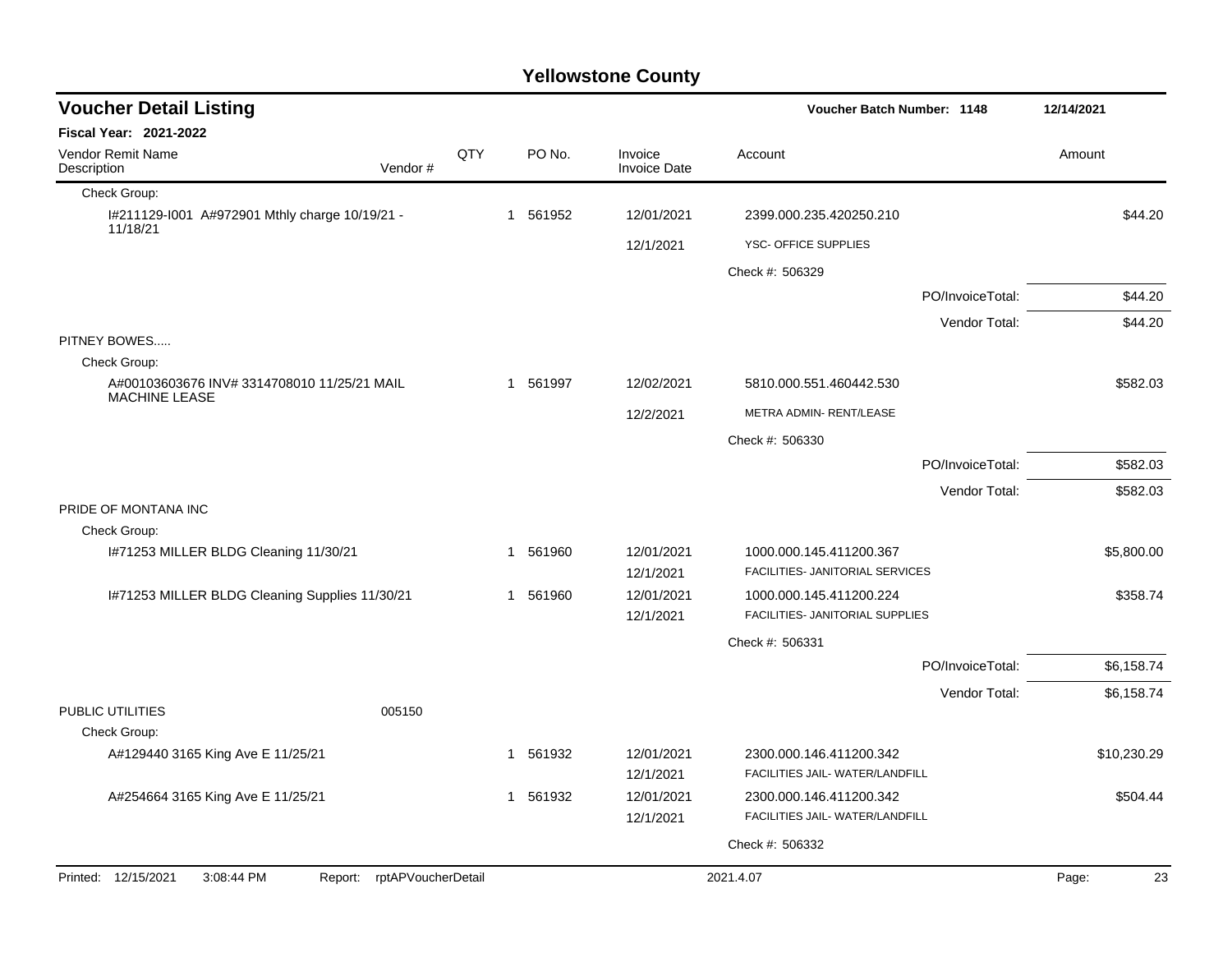| <b>Voucher Detail Listing</b>                                                         |         |     |            |                                | <b>Voucher Batch Number: 1148</b>                             | 12/14/2021  |
|---------------------------------------------------------------------------------------|---------|-----|------------|--------------------------------|---------------------------------------------------------------|-------------|
| <b>Fiscal Year: 2021-2022</b>                                                         |         |     |            |                                |                                                               |             |
| <b>Vendor Remit Name</b><br>Description                                               | Vendor# | QTY | PO No.     | Invoice<br><b>Invoice Date</b> | Account                                                       | Amount      |
|                                                                                       |         |     |            |                                | PO/InvoiceTotal:                                              | \$10,734.73 |
|                                                                                       |         |     |            |                                | Vendor Total:                                                 | \$10,734.73 |
| SKYLINE SERVICES INC<br>Check Group:                                                  | 005693  |     |            |                                |                                                               |             |
| I#49254; YCCH; WINDOW CLEANING                                                        |         |     | 1 561979   | 12/03/2021<br>12/3/2021        | 1000.000.145.411200.360<br>FACILITIES- REPAIR & MAINT SERVICE | \$90.00     |
| I#49193; YCCH; WINDOW CLEANING                                                        |         |     | 1 561979   | 12/03/2021<br>12/3/2021        | 1000.000.145.411200.360<br>FACILITIES- REPAIR & MAINT SERVICE | \$1,620.00  |
|                                                                                       |         |     |            |                                | Check #: 506333                                               |             |
|                                                                                       |         |     |            |                                | PO/InvoiceTotal:                                              | \$1,710.00  |
|                                                                                       |         |     |            |                                | Vendor Total:                                                 | \$1,710.00  |
| SOFTWARE HOUSE INTERNATIONAL INC                                                      |         |     |            |                                |                                                               |             |
| Check Group:                                                                          |         |     |            |                                |                                                               |             |
| I# B14432921; Microsoft Audio Conferencing 12/1/21 to<br>11/30/22                     |         | 40  | 561949     | 12/01/2021                     | 6060.000.608.500800.368                                       | \$1,689.60  |
|                                                                                       |         |     |            | 12/1/2021                      | TECHNOLOGY- SOFTWARE/HARDWARE MAINT                           |             |
| # B14432921; Microsoft Office 365 licenses 12/1/21 to<br>11/30/22                     |         |     | 450 561949 | 12/01/2021                     | 6060.000.608.500800.368                                       | \$97,479.00 |
|                                                                                       |         |     |            | 12/1/2021                      | TECHNOLOGY- SOFTWARE/HARDWARE MAINT                           |             |
| I# B14432921; Microsoft Meeting Room 12/1/21 to<br>11/30/22                           |         |     | 1 561949   | 12/01/2021                     | 6060.000.608.500800.368                                       | \$138.09    |
|                                                                                       |         |     |            | 12/1/2021                      | TECHNOLOGY- SOFTWARE/HARDWARE MAINT                           |             |
| I# B14432921; Microsoft Azure License 12/1/21 to<br>11/30/22                          |         |     | 1 561949   | 12/01/2021                     | 6060.000.608.500800.368                                       | \$1,230.77  |
|                                                                                       |         |     |            | 12/1/2021                      | TECHNOLOGY- SOFTWARE/HARDWARE MAINT                           |             |
| I# B14432921; Microsoft Remote Desktop 12/1/21 to<br>11/30/22                         |         |     | 100 561949 | 12/01/2021                     | 6060.000.608.500800.368                                       | \$1,994.00  |
|                                                                                       |         |     |            | 12/1/2021                      | TECHNOLOGY- SOFTWARE/HARDWARE MAINT                           |             |
| I# B14432921; Microsoft DataCenter Software Assurance<br>16 cores 12/1/21 to 11/30/22 |         | 6   | 561949     | 12/01/2021                     | 6060.000.608.500800.368                                       | \$6,118.14  |
|                                                                                       |         |     |            | 12/1/2021                      | TECHNOLOGY- SOFTWARE/HARDWARE MAINT                           |             |
| I# B14432921; Microsoft Server Std. Assurance 12/1/21 to<br>11/30/22                  |         |     | 12 561949  | 12/01/2021                     | 6060.000.608.500800.368                                       | \$234.84    |
|                                                                                       |         |     |            | 12/1/2021                      | TECHNOLOGY- SOFTWARE/HARDWARE MAINT                           |             |
|                                                                                       |         |     |            |                                |                                                               |             |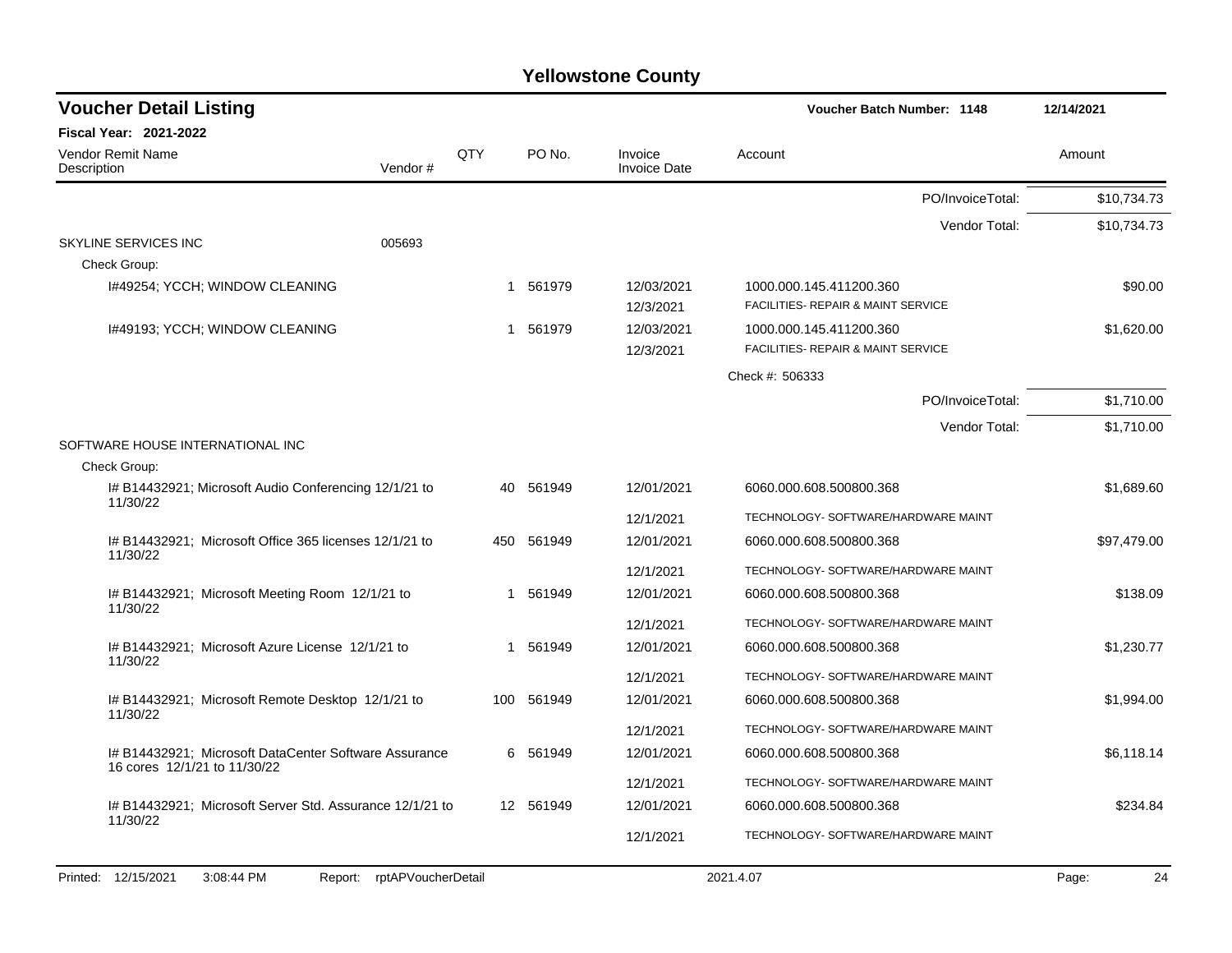| <b>Voucher Detail Listing</b>                                        |         |     |          |                                | Voucher Batch Number: 1148                 |                  | 12/14/2021   |
|----------------------------------------------------------------------|---------|-----|----------|--------------------------------|--------------------------------------------|------------------|--------------|
| Fiscal Year: 2021-2022                                               |         |     |          |                                |                                            |                  |              |
| <b>Vendor Remit Name</b><br>Description                              | Vendor# | QTY | PO No.   | Invoice<br><b>Invoice Date</b> | Account                                    |                  | Amount       |
|                                                                      |         |     |          |                                | Check #: 506334                            |                  |              |
|                                                                      |         |     |          |                                |                                            | PO/InvoiceTotal: | \$108,884.44 |
|                                                                      |         |     |          |                                |                                            | Vendor Total:    | \$108,884.44 |
| STARPLEX CORPORATION                                                 | 042999  |     |          |                                |                                            |                  |              |
| Check Group:                                                         |         |     |          |                                |                                            |                  |              |
| INV# 51237 MANNHEIM STEAMROLLER EVENT CLEAN<br>11/17-11/19           |         |     | 1 561990 | 12/02/2021                     | 5810.000.554.460442.367                    |                  | \$4,515.70   |
|                                                                      |         |     |          | 12/2/2021                      | METRA EVENTS- JANITORIAL                   |                  |              |
| INV# 51238 THE PRICE IS RIGHT EVENT CLEAN<br>11/20/21                |         |     | 1 561990 | 12/02/2021                     | 5810.000.554.460442.367                    |                  | \$1,097.30   |
|                                                                      |         |     |          | 12/2/2021                      | METRA EVENTS- JANITORIAL                   |                  |              |
| INV# 51240 GUN SHOW EVENT CLEAN 11/26-11/28/21                       |         |     | 1 561990 | 12/02/2021                     | 5810.000.554.460442.367                    |                  | \$884.10     |
|                                                                      |         |     |          | 12/2/2021                      | METRA EVENTS- JANITORIAL                   |                  |              |
| INV# 51241 11/29/21 3RD FLOOR METRA CLEANING -<br><b>NOVEMBER 21</b> |         |     | 1 561990 | 12/02/2021                     | 5810.000.552.460442.367                    |                  | \$487.20     |
|                                                                      |         |     |          | 12/2/2021                      | METRA FACILITIES- JANITORIAL SERVICES      |                  |              |
|                                                                      |         |     |          |                                | Check #: 506335                            |                  |              |
|                                                                      |         |     |          |                                |                                            | PO/InvoiceTotal: | \$6,984.30   |
|                                                                      |         |     |          |                                |                                            | Vendor Total:    | \$6,984.30   |
| STATE INDUSTRIAL PRODUCTS                                            | 005810  |     |          |                                |                                            |                  |              |
| Check Group:                                                         |         |     |          |                                |                                            |                  |              |
| I#902220457; COOL-ADE                                                |         |     | 1 561989 | 12/03/2021                     | 2300.000.146.411200.360                    |                  | \$2,812.10   |
|                                                                      |         |     |          | 12/3/2021                      | <b>FACILITIES JAIL- REPAIR &amp; MAINT</b> |                  |              |
| I#902224248; YCCH; COOL-ADE                                          |         |     | 1 561989 | 12/03/2021                     | 1000.000.145.411200.360                    |                  | \$2,111.80   |
|                                                                      |         |     |          | 12/3/2021                      | FACILITIES- REPAIR & MAINT SERVICE         |                  |              |
|                                                                      |         |     |          |                                | Check #: 506336                            |                  |              |
|                                                                      |         |     |          |                                |                                            | PO/InvoiceTotal: | \$4,923.90   |
|                                                                      |         |     |          |                                |                                            | Vendor Total:    | \$4,923.90   |
| STERLING COMPUTERS CORPORATION                                       |         |     |          |                                |                                            |                  |              |

Check Group: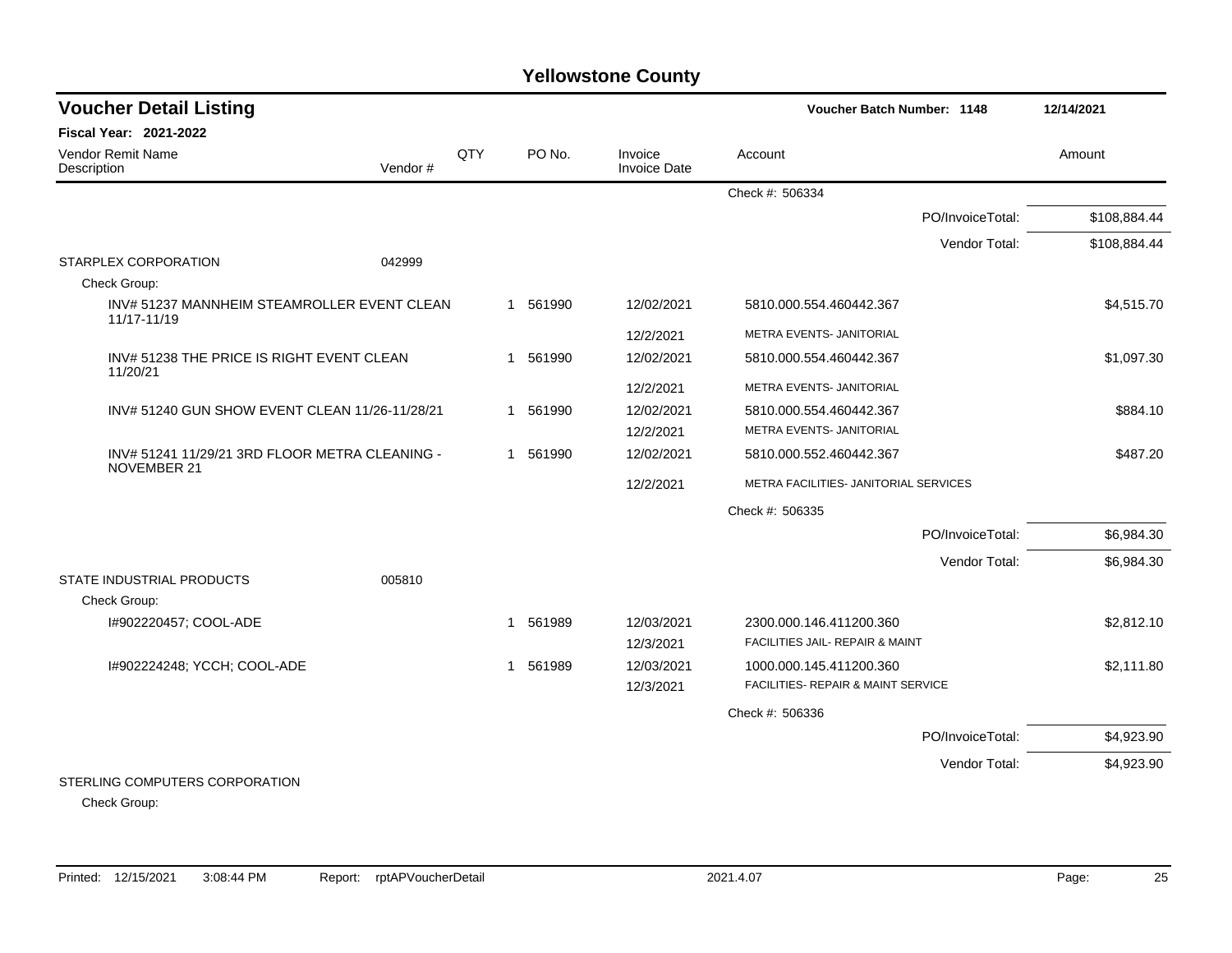| <b>Voucher Detail Listing</b>                            |                               |     |              |          |                                | Voucher Batch Number: 1148                               |                  | 12/14/2021  |
|----------------------------------------------------------|-------------------------------|-----|--------------|----------|--------------------------------|----------------------------------------------------------|------------------|-------------|
| <b>Fiscal Year: 2021-2022</b>                            |                               |     |              |          |                                |                                                          |                  |             |
| <b>Vendor Remit Name</b><br>Description                  | Vendor#                       | QTY |              | PO No.   | Invoice<br><b>Invoice Date</b> | Account                                                  |                  | Amount      |
| I#0112071; Manage Engine Remote Support- 1 yr 12/21 -    |                               |     |              | 1 561965 | 12/02/2021                     | 6060.000.608.500800.368                                  |                  | \$9,647.00  |
| 12/18/2022;                                              |                               |     |              |          | 12/2/2021                      | TECHNOLOGY- SOFTWARE/HARDWARE MAINT                      |                  |             |
|                                                          |                               |     |              |          |                                | Check #: 506337                                          |                  |             |
|                                                          |                               |     |              |          |                                |                                                          | PO/InvoiceTotal: | \$9,647.00  |
| Check Group:                                             |                               |     |              |          |                                |                                                          |                  |             |
| I# 0111280; Acrobat Pro License - records                |                               |     |              | 1 562005 | 12/02/2021<br>12/2/2021        | 2300.000.130.420110.210<br><b>ADMIN- OFFICE SUPPLIES</b> |                  | \$455.00    |
|                                                          |                               |     |              |          |                                | Check #: 506337                                          |                  |             |
|                                                          |                               |     |              |          |                                |                                                          | PO/InvoiceTotal: | \$455.00    |
|                                                          |                               |     |              |          |                                |                                                          | Vendor Total:    | \$10,102.00 |
| <b>TNT SPRINGS</b><br>Check Group:                       | 033809                        |     |              |          |                                |                                                          |                  |             |
| I#206942; TIMBREN KIT                                    |                               |     | $\mathbf{1}$ | 561981   | 12/03/2021                     | 2300.000.146.411200.360                                  |                  | \$265.00    |
|                                                          |                               |     |              |          | 12/3/2021                      | FACILITIES JAIL- REPAIR & MAINT                          |                  |             |
|                                                          |                               |     |              |          |                                | Check #: 506338                                          |                  |             |
|                                                          |                               |     |              |          |                                |                                                          | PO/InvoiceTotal: | \$265.00    |
|                                                          |                               |     |              |          |                                |                                                          | Vendor Total:    | \$265.00    |
| TRUGREEN/CHEMLAWN<br>Check Group:                        | 002220                        |     |              |          |                                |                                                          |                  |             |
| I#1131106 A#9946; YCCH; ANNUAL SVC CONTRACT              |                               |     |              | 1 561976 | 12/06/2021<br>12/6/2021        | 1000.000.145.411200.365<br>FACILITIES- GROUND MAINT      |                  | \$1,314.00  |
| I#1131106; A#9946 YCCH; CREDIT FROM PREVIOUS<br>CONTRACT |                               |     |              | 1 561976 | 12/06/2021                     | 1000.000.145.411200.365                                  |                  | (\$57.00)   |
|                                                          |                               |     |              |          | 12/6/2021                      | FACILITIES- GROUND MAINT                                 |                  |             |
| I#1131106 5% DISCOUNT                                    |                               |     |              | 1 561976 | 12/06/2021                     | 1000.000.145.411200.365                                  |                  | (\$65.70)   |
|                                                          |                               |     |              |          | 12/6/2021                      | FACILITIES- GROUND MAINT                                 |                  |             |
|                                                          |                               |     |              |          |                                | Check #: 506339                                          |                  |             |
|                                                          |                               |     |              |          |                                |                                                          | PO/InvoiceTotal: | \$1,191.30  |
| US FOODS INC                                             | 002926                        |     |              |          |                                |                                                          | Vendor Total:    | \$1,191.30  |
|                                                          |                               |     |              |          |                                |                                                          |                  |             |
| Printed: 12/15/2021<br>3:08:44 PM                        | rptAPVoucherDetail<br>Report: |     |              |          |                                | 2021.4.07                                                |                  | 26<br>Page: |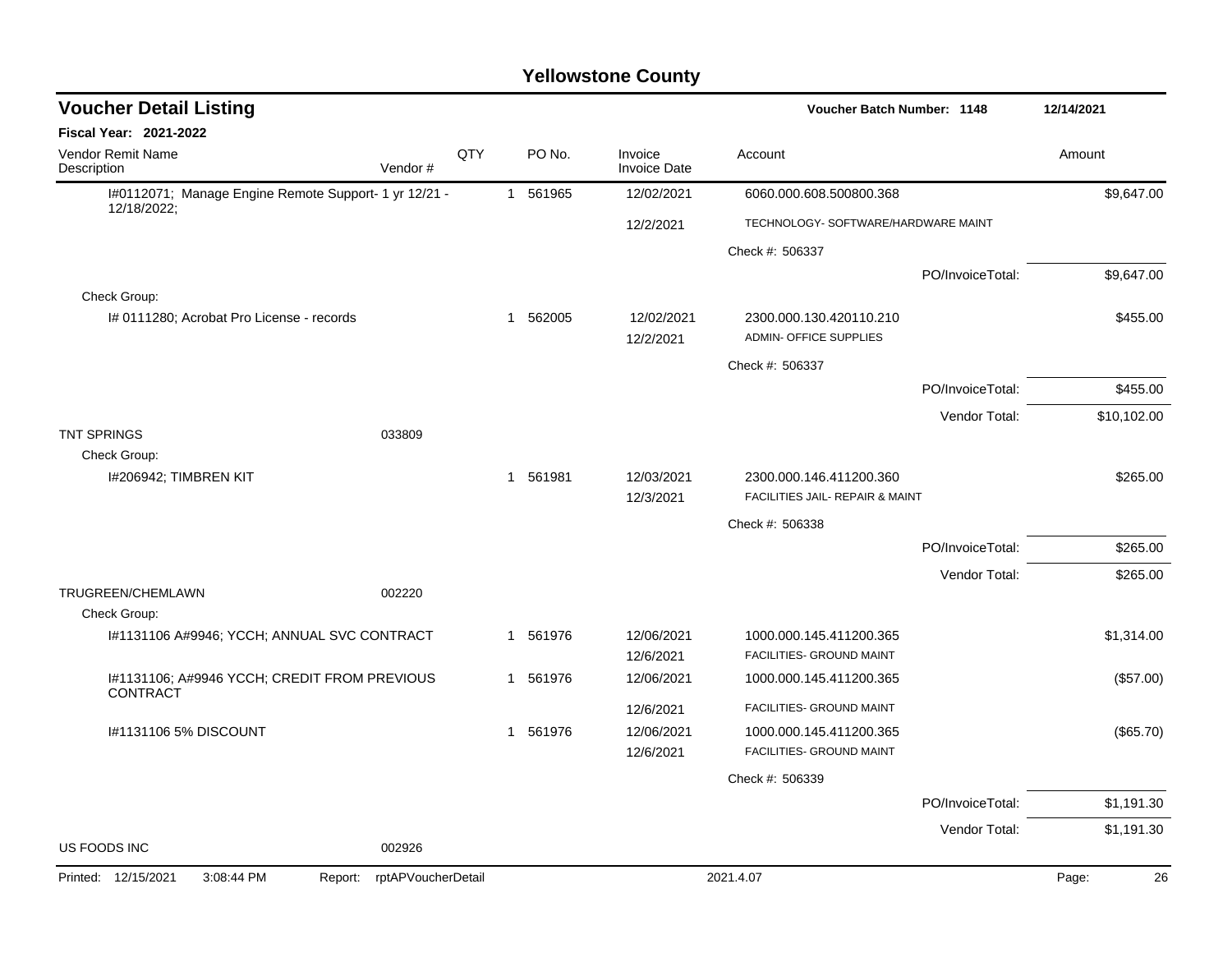| <b>Voucher Detail Listing</b>                                     |                               |     |              |                                | Voucher Batch Number: 1148          |                  | 12/14/2021  |
|-------------------------------------------------------------------|-------------------------------|-----|--------------|--------------------------------|-------------------------------------|------------------|-------------|
| <b>Fiscal Year: 2021-2022</b>                                     |                               |     |              |                                |                                     |                  |             |
| Vendor Remit Name<br>Description                                  | Vendor#                       | QTY | PO No.       | Invoice<br><b>Invoice Date</b> | Account                             |                  | Amount      |
| Check Group:                                                      |                               |     |              |                                |                                     |                  |             |
| I#3424038 A#94194115 Towels, Liners, Floor Cleaner,<br><b>TP</b>  |                               |     | 1 561970     | 12/03/2021                     | 2399.000.235.420250.224             |                  | \$174.33    |
|                                                                   |                               |     |              | 12/3/2021                      | YSC- JANITORIAL SUPPLIES            |                  |             |
| I#3424038 A#94194115 Food                                         |                               |     | 1 561970     | 12/03/2021<br>12/3/2021        | 2399.000.235.420250.223<br>YSC-FOOD |                  | \$2,006.92  |
|                                                                   |                               |     |              |                                | Check #: 506340                     |                  |             |
|                                                                   |                               |     |              |                                |                                     | PO/InvoiceTotal: | \$2,181.25  |
|                                                                   |                               |     |              |                                |                                     | Vendor Total:    | \$2,181.25  |
| WEST END LOCK & SECURITY INC<br>Check Group:                      | 046477                        |     |              |                                |                                     |                  |             |
| I#112425F; KEYS                                                   |                               |     | 1 561986     | 12/03/2021                     | 2300.000.146.411200.360             |                  | \$254.50    |
|                                                                   |                               |     |              | 12/3/2021                      | FACILITIES JAIL- REPAIR & MAINT     |                  |             |
| I#112424F; YCCH; KEYS                                             |                               |     | 1 561986     | 12/03/2021                     | 1000.000.145.411200.360             |                  | \$20.50     |
|                                                                   |                               |     |              | 12/3/2021                      | FACILITIES- REPAIR & MAINT SERVICE  |                  |             |
|                                                                   |                               |     |              |                                | Check #: 506341                     |                  |             |
|                                                                   |                               |     |              |                                |                                     | PO/InvoiceTotal: | \$275.00    |
|                                                                   |                               |     |              |                                |                                     | Vendor Total:    | \$275.00    |
| <b>WESTERN AWARDS &amp; ENGRAVING</b>                             | 006420                        |     |              |                                |                                     |                  |             |
| Check Group:<br>I#34448/name badge and award plaque for education |                               |     | 561953<br>-1 | 12/01/2021                     | 2140.000.403.431100.336             |                  | \$32.50     |
|                                                                   |                               |     |              | 12/1/2021                      | WEED- PUBLIC RELATIONS              |                  |             |
|                                                                   |                               |     |              |                                | Check #: 506342                     |                  |             |
|                                                                   |                               |     |              |                                |                                     | PO/InvoiceTotal: | \$32.50     |
|                                                                   |                               |     |              |                                |                                     | Vendor Total:    | \$32.50     |
| WESTERN OFFICE EQUIPMENT<br>Check Group:                          | 006450                        |     |              |                                |                                     |                  |             |
| 1#55251 WASTE TONER LEXMARK (LT METZGER)                          |                               |     | 1 561918     | 12/01/2021                     | 2300.000.136.420200.210             |                  | \$12.50     |
|                                                                   |                               |     |              | 12/1/2021                      | DETENTION- OFFICE SUPPLIES          |                  |             |
|                                                                   |                               |     |              |                                | Check #: 506343                     |                  |             |
|                                                                   |                               |     |              |                                |                                     |                  |             |
| Printed: 12/15/2021<br>3:08:44 PM                                 | rptAPVoucherDetail<br>Report: |     |              |                                | 2021.4.07                           |                  | 27<br>Page: |